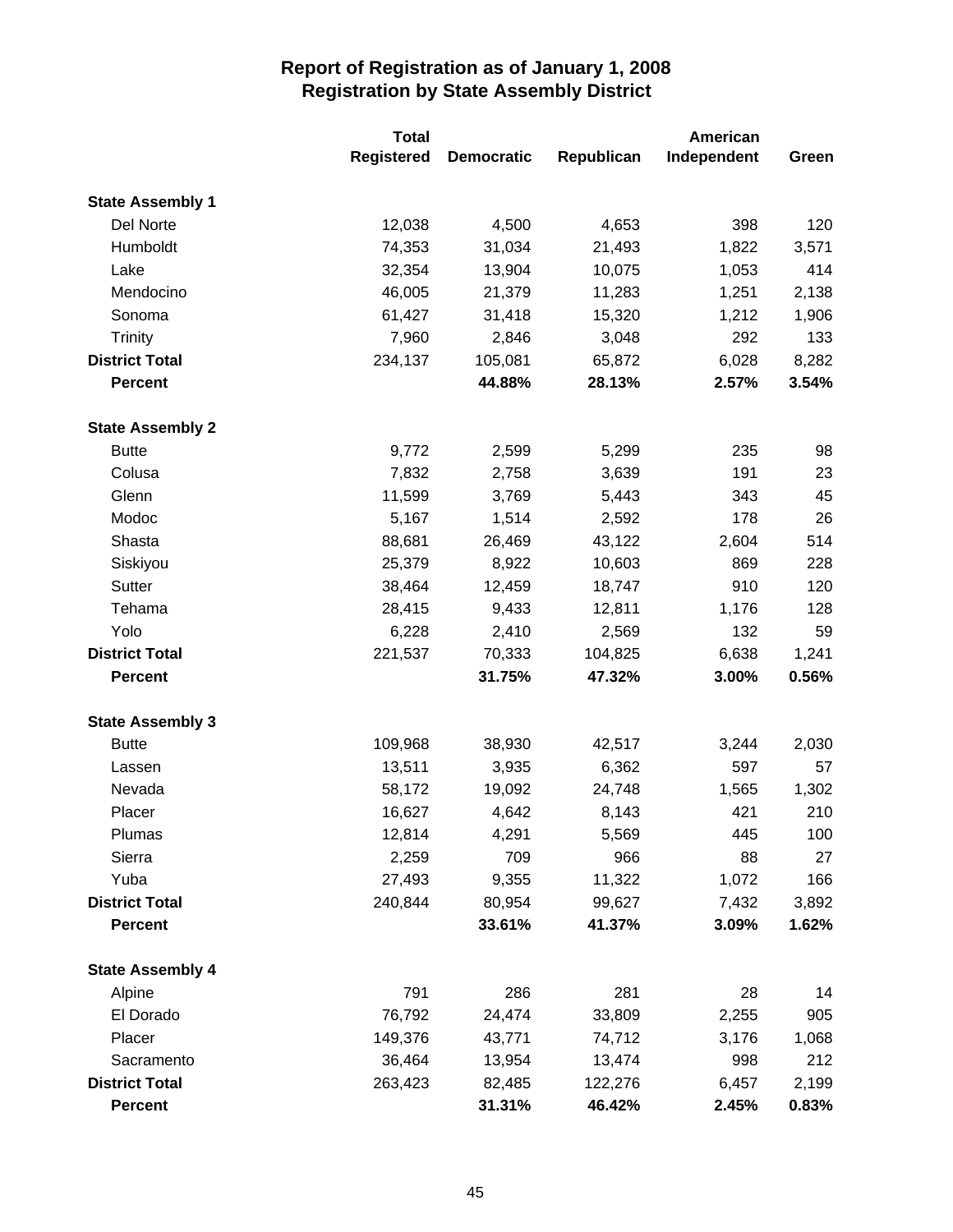|                         | Libertarian | Peace and<br>Freedom | Other | Decline to<br><b>State</b> |
|-------------------------|-------------|----------------------|-------|----------------------------|
| <b>State Assembly 1</b> |             |                      |       |                            |
| Del Norte               | 69          | 45                   | 118   | 2,135                      |
| Humboldt                | 640         | 261                  | 245   | 15,287                     |
| Lake                    | 212         | 129                  | 79    | 6,488                      |
| Mendocino               | 367         | 243                  | 272   | 9,072                      |
| Sonoma                  | 385         | 197                  | 346   | 10,643                     |
| <b>Trinity</b>          | 75          | 35                   | 108   | 1,423                      |
| <b>District Total</b>   | 1,748       | 910                  | 1,168 | 45,048                     |
| <b>Percent</b>          | 0.75%       | 0.39%                | 0.50% | 19.24%                     |
| <b>State Assembly 2</b> |             |                      |       |                            |
| <b>Butte</b>            | 53          | 31                   | 53    | 1,404                      |
| Colusa                  | 24          | 24                   | 17    | 1,156                      |
| Glenn                   | 37          | 36                   | 35    | 1,891                      |
| Modoc                   | 33          | 6                    | 5     | 813                        |
| Shasta                  | 560         | 234                  | 258   | 14,920                     |
| Siskiyou                | 242         | 64                   | 67    | 4,384                      |
| Sutter                  | 167         | 106                  | 156   | 5,799                      |
| Tehama                  | 211         | 94                   | 129   | 4,433                      |
| Yolo                    | 32          | 15                   | 49    | 962                        |
| <b>District Total</b>   | 1,359       | 610                  | 769   | 35,762                     |
| <b>Percent</b>          | 0.61%       | 0.28%                | 0.35% | 16.14%                     |
| <b>State Assembly 3</b> |             |                      |       |                            |
| <b>Butte</b>            | 825         | 479                  | 907   | 21,036                     |
| Lassen                  | 81          | 27                   | 61    | 2,391                      |
| Nevada                  | 448         | 124                  | 227   | 10,666                     |
| Placer                  | 148         | 28                   | 77    | 2,958                      |
| Plumas                  | 89          | 29                   | 26    | 2,265                      |
| Sierra                  | 24          | 5                    | 31    | 409                        |
| Yuba                    | 151         | 106                  | 55    | 5,266                      |
| <b>District Total</b>   | 1,766       | 798                  | 1,384 | 44,991                     |
| <b>Percent</b>          | 0.73%       | 0.33%                | 0.57% | 18.68%                     |
| <b>State Assembly 4</b> |             |                      |       |                            |
| Alpine                  | 6           | 1                    | 2     | 173                        |
| El Dorado               | 562         | 238                  | 556   | 13,993                     |
| Placer                  | 970         | 204                  | 306   | 25,169                     |
| Sacramento              | 180         | 169                  | 132   | 7,345                      |
| <b>District Total</b>   | 1,718       | 612                  | 996   | 46,680                     |
| <b>Percent</b>          | 0.65%       | 0.23%                | 0.38% | 17.72%                     |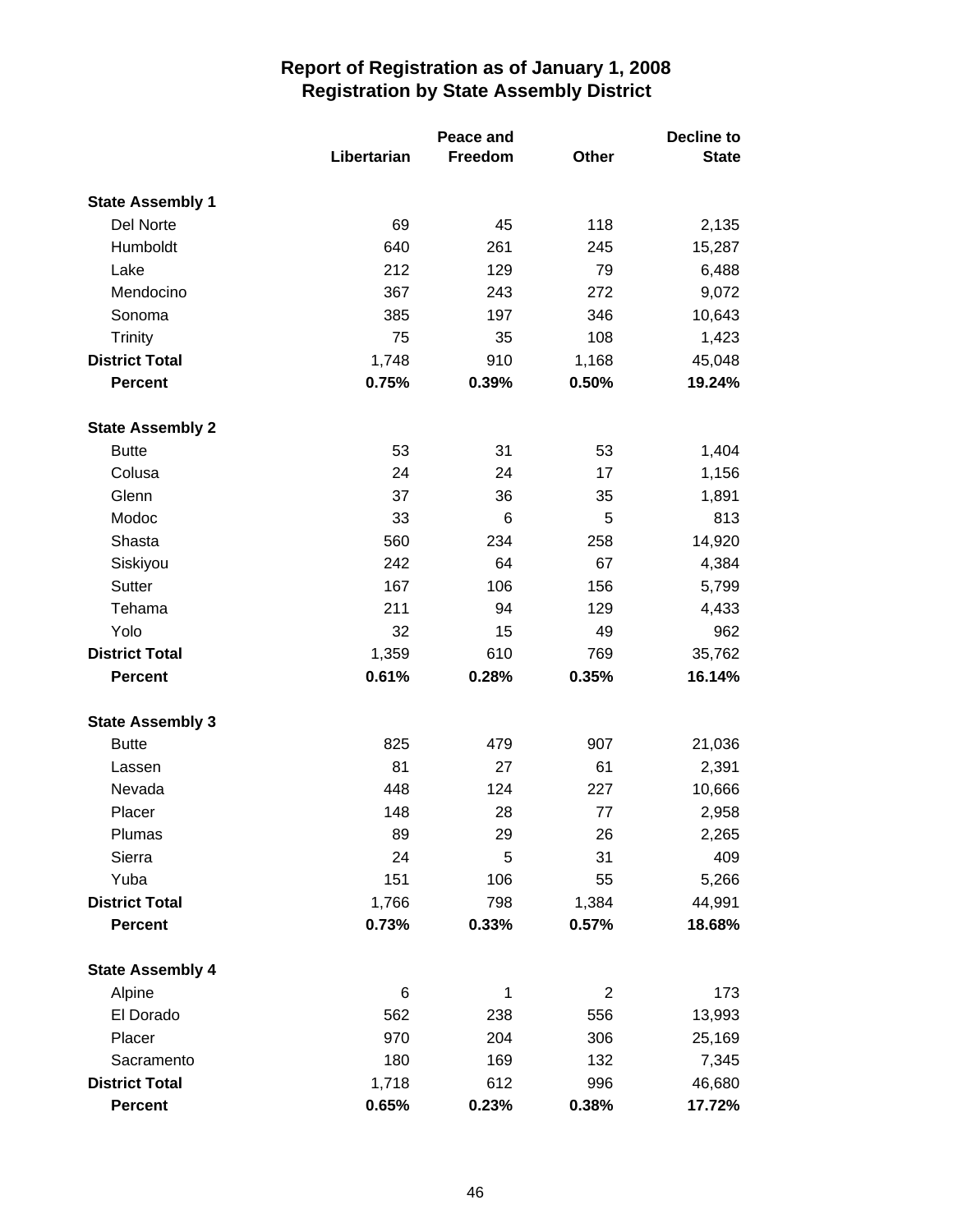|                          | <b>Total</b>      |                   |            | American    |       |
|--------------------------|-------------------|-------------------|------------|-------------|-------|
|                          | <b>Registered</b> | <b>Democratic</b> | Republican | Independent | Green |
| <b>State Assembly 5</b>  |                   |                   |            |             |       |
| Placer                   | 13,194            | 3,017             | 7,808      | 197         | 75    |
| Sacramento               | 217,427           | 80,618            | 87,444     | 5,260       | 1,672 |
| <b>District Total</b>    | 230,621           | 83,635            | 95,252     | 5,457       | 1,747 |
| <b>Percent</b>           |                   | 36.27%            | 41.30%     | 2.37%       | 0.76% |
| <b>State Assembly 6</b>  |                   |                   |            |             |       |
| Marin                    | 141,013           | 73,917            | 30,769     | 2,574       | 3,084 |
| Sonoma                   | 86,600            | 43,919            | 21,366     | 1,873       | 1,970 |
| <b>District Total</b>    | 227,613           | 117,836           | 52,135     | 4,447       | 5,054 |
| <b>Percent</b>           |                   | 51.77%            | 22.91%     | 1.95%       | 2.22% |
| <b>State Assembly 7</b>  |                   |                   |            |             |       |
| Napa                     | 65,269            | 30,228            | 20,030     | 1,612       | 849   |
| Solano                   | 52,152            | 29,815            | 10,617     | 963         | 320   |
| Sonoma                   | 81,641            | 41,381            | 21,109     | 1,618       | 1,653 |
| <b>District Total</b>    | 199,062           | 101,424           | 51,756     | 4,193       | 2,822 |
| <b>Percent</b>           |                   | 50.95%            | 26.00%     | 2.11%       | 1.42% |
| <b>State Assembly 8</b>  |                   |                   |            |             |       |
| Solano                   | 114,660           | 51,489            | 36,437     | 2,670       | 528   |
| Yolo                     | 82,562            | 39,087            | 21,731     | 1,733       | 1,291 |
| <b>District Total</b>    | 197,222           | 90,576            | 58,168     | 4,403       | 1,819 |
| <b>Percent</b>           |                   | 45.93%            | 29.49%     | 2.23%       | 0.92% |
| <b>State Assembly 9</b>  |                   |                   |            |             |       |
| Sacramento               | 167,052           | 90,952            | 34,635     | 3,792       | 2,214 |
| <b>District Total</b>    | 167,052           | 90,952            | 34,635     | 3,792       | 2,214 |
| <b>Percent</b>           |                   | 54.45%            | 20.73%     | 2.27%       | 1.33% |
| <b>State Assembly 10</b> |                   |                   |            |             |       |
| Amador                   | 20,341            | 7,095             | 9,430      | 656         | 147   |
| El Dorado                | 22,087            | 5,831             | 11,887     | 424         | 101   |
| Sacramento               | 128,221           | 52,574            | 46,141     | 2,973       | 835   |
| San Joaquin              | 58,001            | 21,190            | 27,285     | 1,102       | 217   |
| <b>District Total</b>    | 228,650           | 86,690            | 94,743     | 5,155       | 1,300 |
| <b>Percent</b>           |                   | 37.91%            | 41.44%     | 2.25%       | 0.57% |
| <b>State Assembly 11</b> |                   |                   |            |             |       |
| Contra Costa             | 185,650           | 96,901            | 45,285     | 4,142       | 1,363 |
| <b>District Total</b>    | 185,650           | 96,901            | 45,285     | 4,142       | 1,363 |
| <b>Percent</b>           |                   | 52.20%            | 24.39%     | 2.23%       | 0.73% |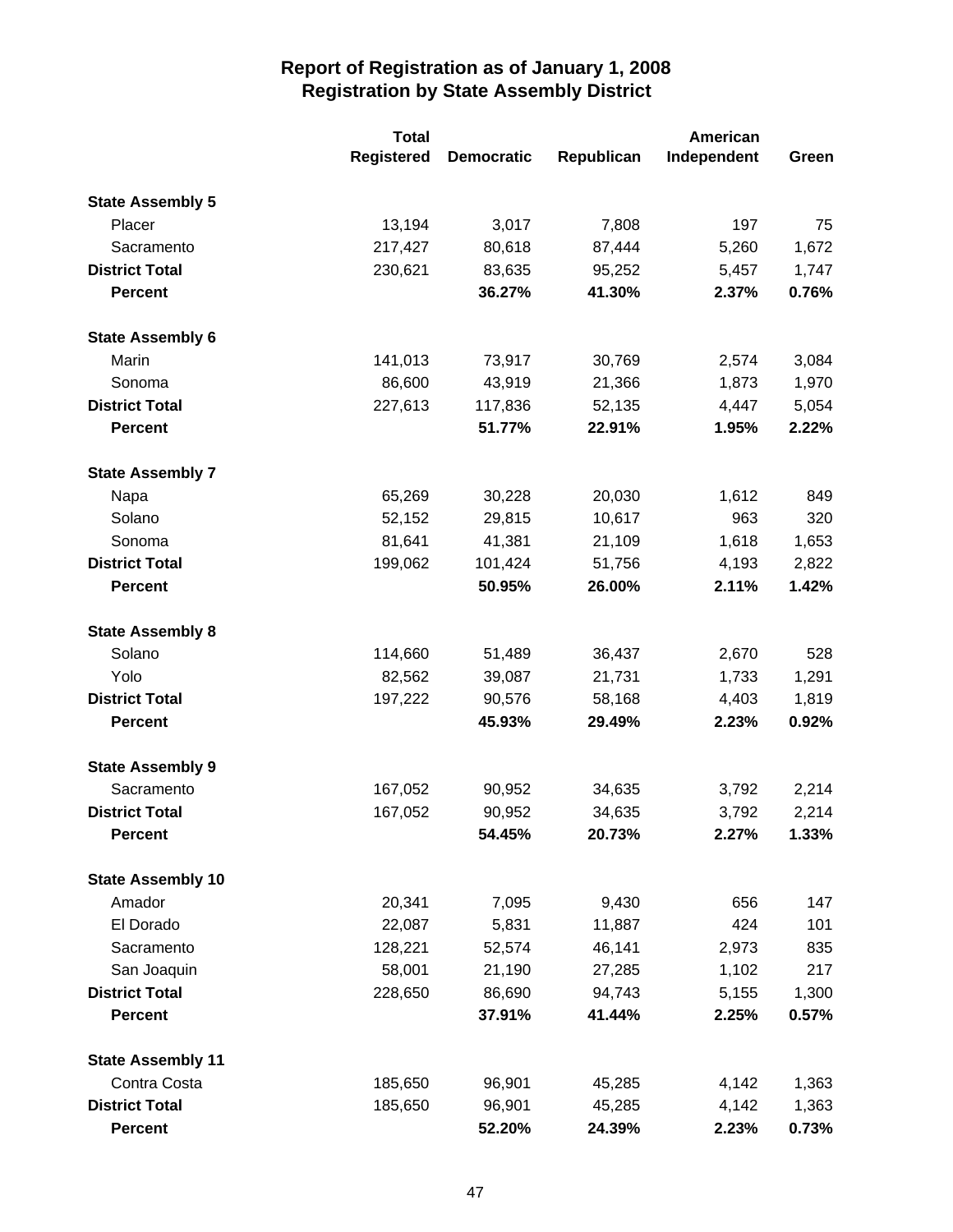|                          | Libertarian | <b>Peace and</b><br>Freedom | Other | <b>Decline to</b><br><b>State</b> |
|--------------------------|-------------|-----------------------------|-------|-----------------------------------|
| <b>State Assembly 5</b>  |             |                             |       |                                   |
| Placer                   | 85          | 8                           | 27    | 1,977                             |
| Sacramento               | 1,178       | 789                         | 579   | 39,887                            |
| <b>District Total</b>    | 1,263       | 797                         | 606   | 41,864                            |
| <b>Percent</b>           | 0.55%       | 0.35%                       | 0.26% | 18.15%                            |
| <b>State Assembly 6</b>  |             |                             |       |                                   |
| Marin                    | 751         | 288                         | 470   | 29,160                            |
| Sonoma                   | 514         | 210                         | 530   | 16,218                            |
| <b>District Total</b>    | 1,265       | 498                         | 1,000 | 45,378                            |
| <b>Percent</b>           | 0.56%       | 0.22%                       | 0.44% | 19.94%                            |
| <b>State Assembly 7</b>  |             |                             |       |                                   |
| Napa                     | 363         | 155                         | 464   | 11,568                            |
| Solano                   | 180         | 131                         | 303   | 9,823                             |
| Sonoma                   | 482         | 211                         | 456   | 14,731                            |
| <b>District Total</b>    | 1,025       | 497                         | 1,223 | 36,122                            |
| <b>Percent</b>           | 0.51%       | 0.25%                       | 0.61% | 18.15%                            |
| <b>State Assembly 8</b>  |             |                             |       |                                   |
| Solano                   | 482         | 226                         | 637   | 22,191                            |
| Yolo                     | 382         | 417                         | 714   | 17,207                            |
| <b>District Total</b>    | 864         | 643                         | 1,351 | 39,398                            |
| <b>Percent</b>           | 0.44%       | 0.33%                       | 0.69% | 19.98%                            |
| <b>State Assembly 9</b>  |             |                             |       |                                   |
| Sacramento               | 856         | 1,724                       | 501   | 32,378                            |
| <b>District Total</b>    | 856         | 1,724                       | 501   | 32,378                            |
| <b>Percent</b>           | 0.51%       | 1.03%                       | 0.30% | 19.38%                            |
| <b>State Assembly 10</b> |             |                             |       |                                   |
| Amador                   | 143         | 32                          | 104   | 2,734                             |
| El Dorado                | 110         | 12                          | 109   | 3,613                             |
| Sacramento               | 594         | 700                         | 354   | 24,050                            |
| San Joaquin              | 219         | 138                         | 407   | 7,443                             |
| <b>District Total</b>    | 1,066       | 882                         | 974   | 37,840                            |
| <b>Percent</b>           | 0.47%       | 0.39%                       | 0.43% | 16.55%                            |
| <b>State Assembly 11</b> |             |                             |       |                                   |
| Contra Costa             | 889         | 538                         | 1,344 | 35,188                            |
| <b>District Total</b>    | 889         | 538                         | 1,344 | 35,188                            |
| <b>Percent</b>           | 0.48%       | 0.29%                       | 0.72% | 18.95%                            |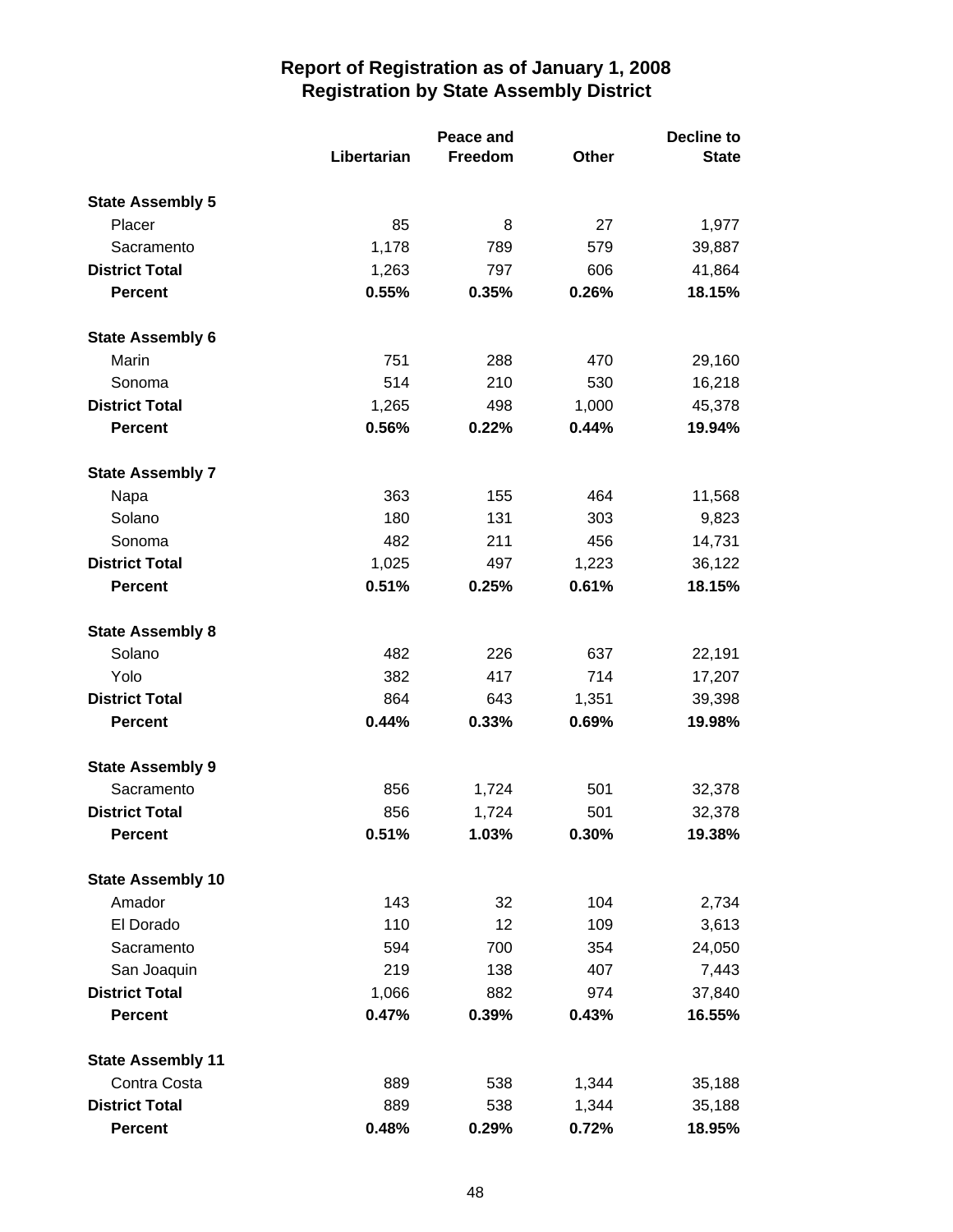|                          | <b>Total</b>      |                   |            | American    |       |
|--------------------------|-------------------|-------------------|------------|-------------|-------|
|                          | <b>Registered</b> | <b>Democratic</b> | Republican | Independent | Green |
|                          |                   |                   |            |             |       |
| <b>State Assembly 12</b> |                   |                   |            |             |       |
| San Francisco            | 177,229           | 92,072            | 21,641     | 2,768       | 3,467 |
| San Mateo                | 27,025            | 14,921            | 3,875      | 438         | 223   |
| <b>District Total</b>    | 204,254           | 106,993           | 25,516     | 3,206       | 3,690 |
| <b>Percent</b>           |                   | 52.38%            | 12.49%     | 1.57%       | 1.81% |
| <b>State Assembly 13</b> |                   |                   |            |             |       |
| San Francisco            | 231,971           | 131,274           | 21,481     | 3,806       | 7,673 |
| <b>District Total</b>    | 231,971           | 131,274           | 21,481     | 3,806       | 7,673 |
| <b>Percent</b>           |                   | 56.59%            | 9.26%      | 1.64%       | 3.31% |
| <b>State Assembly 14</b> |                   |                   |            |             |       |
| Alameda                  | 105,328           | 65,662            | 6,865      | 1,095       | 4,859 |
| Contra Costa             | 123,624           | 68,616            | 27,104     | 1,951       | 1,721 |
| <b>District Total</b>    | 228,952           | 134,278           | 33,969     | 3,046       | 6,580 |
| <b>Percent</b>           |                   | 58.65%            | 14.84%     | 1.33%       | 2.87% |
| <b>State Assembly 15</b> |                   |                   |            |             |       |
| Alameda                  | 48,535            | 18,102            | 18,177     | 1,177       | 292   |
| Contra Costa             | 162,364           | 62,075            | 64,354     | 3,204       | 817   |
| Sacramento               | 52,446            | 19,899            | 21,213     | 1,280       | 233   |
| San Joaquin              | 8,866             | 4,399             | 2,675      | 156         | 33    |
| <b>District Total</b>    | 272,211           | 104,475           | 106,419    | 5,817       | 1,375 |
| <b>Percent</b>           |                   | 38.38%            | 39.09%     | 2.14%       | 0.51% |
| <b>State Assembly 16</b> |                   |                   |            |             |       |
| Alameda                  | 192,541           | 118,997           | 18,581     | 2,959       | 4,711 |
| <b>District Total</b>    | 192,541           | 118,997           | 18,581     | 2,959       | 4,711 |
| <b>Percent</b>           |                   | 61.80%            | 9.65%      | 1.54%       | 2.45% |
| <b>State Assembly 17</b> |                   |                   |            |             |       |
| Merced                   | 87,726            | 39,530            | 34,912     | 1,735       | 271   |
| San Joaquin              | 72,915            | 36,246            | 22,927     | 1,409       | 250   |
| Stanislaus               | 4,604             | 2,030             | 1,626      | 124         | 15    |
| <b>District Total</b>    | 165,245           | 77,806            | 59,465     | 3,268       | 536   |
| <b>Percent</b>           |                   | 47.09%            | 35.99%     | 1.98%       | 0.32% |
| <b>State Assembly 18</b> |                   |                   |            |             |       |
| Alameda                  | 185,307           | 100,483           | 38,269     | 3,571       | 1,426 |
| <b>District Total</b>    | 185,307           | 100,483           | 38,269     | 3,571       | 1,426 |
| <b>Percent</b>           |                   | 54.23%            | 20.65%     | 1.93%       | 0.77% |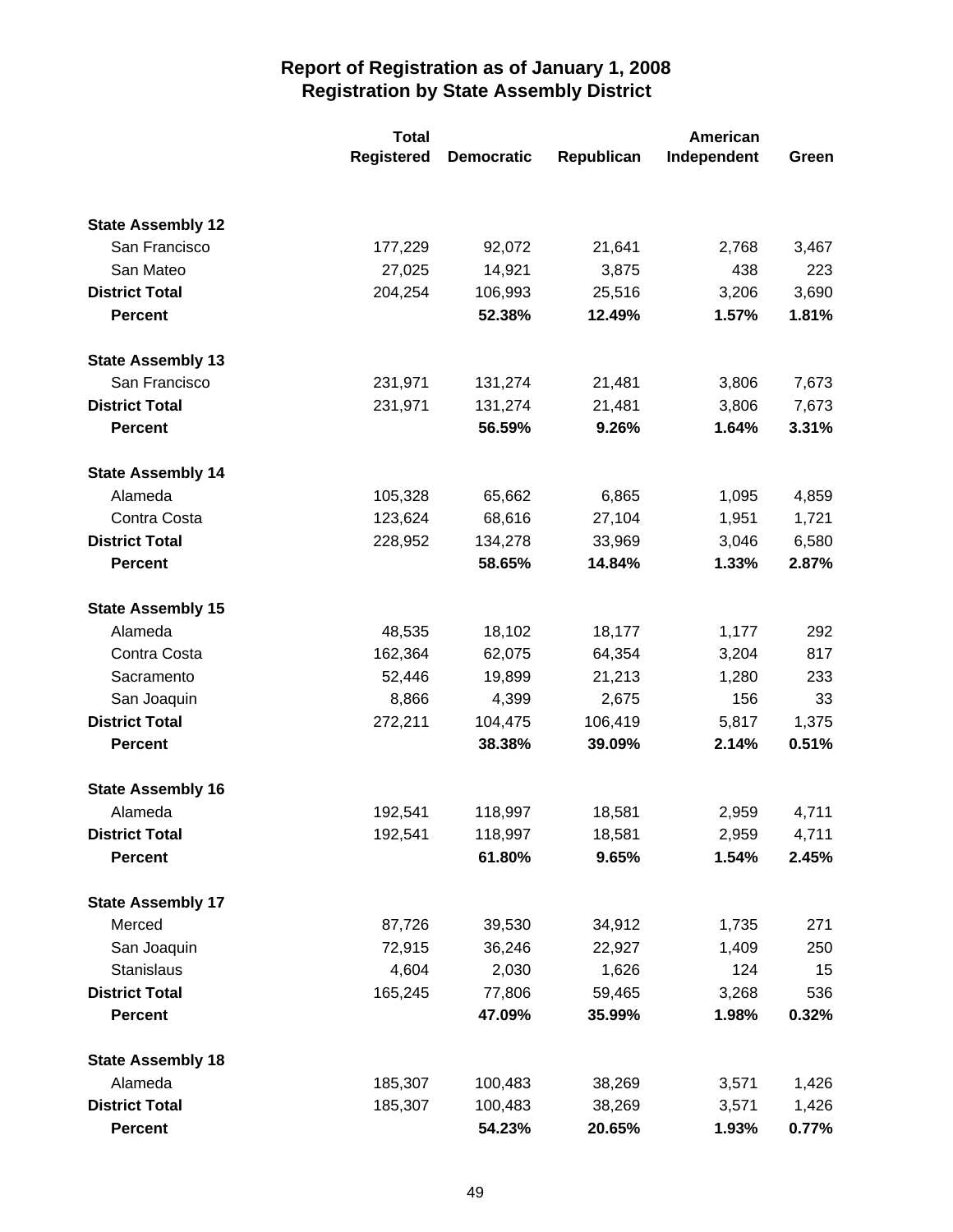|                          | Libertarian | Peace and<br>Freedom | Other | <b>Decline to</b><br><b>State</b> |
|--------------------------|-------------|----------------------|-------|-----------------------------------|
|                          |             |                      |       |                                   |
| <b>State Assembly 12</b> |             |                      |       |                                   |
| San Francisco            | 788         | 607                  | 440   | 55,446                            |
| San Mateo                | 86          | 113                  | 95    | 7,274                             |
| <b>District Total</b>    | 874         | 720                  | 535   | 62,720                            |
| <b>Percent</b>           | 0.43%       | 0.35%                | 0.26% | 30.71%                            |
| <b>State Assembly 13</b> |             |                      |       |                                   |
| San Francisco            | 1,397       | 910                  | 577   | 64,853                            |
| <b>District Total</b>    | 1,397       | 910                  | 577   | 64,853                            |
| <b>Percent</b>           | 0.60%       | 0.39%                | 0.25% | 27.96%                            |
| <b>State Assembly 14</b> |             |                      |       |                                   |
| Alameda                  | 517         | 541                  | 774   | 25,015                            |
| Contra Costa             | 544         | 332                  | 981   | 22,375                            |
| <b>District Total</b>    | 1,061       | 873                  | 1,755 | 47,390                            |
| <b>Percent</b>           | 0.46%       | 0.38%                | 0.77% | 20.70%                            |
| <b>State Assembly 15</b> |             |                      |       |                                   |
| Alameda                  | 230         | 67                   | 366   | 10,124                            |
| Contra Costa             | 684         | 190                  | 1,076 | 29,964                            |
| Sacramento               | 174         | 211                  | 109   | 9,327                             |
| San Joaquin              | 23          | 25                   | 57    | 1,498                             |
| <b>District Total</b>    | 1,111       | 493                  | 1,608 | 50,913                            |
| <b>Percent</b>           | 0.41%       | 0.18%                | 0.59% | 18.70%                            |
| <b>State Assembly 16</b> |             |                      |       |                                   |
| Alameda                  | 757         | 1,217                | 1,708 | 43,611                            |
| <b>District Total</b>    | 757         | 1,217                | 1,708 | 43,611                            |
| <b>Percent</b>           | 0.39%       | 0.63%                | 0.89% | 22.65%                            |
| <b>State Assembly 17</b> |             |                      |       |                                   |
| Merced                   | 233         | 186                  | 166   | 10,693                            |
| San Joaquin              | 228         | 265                  | 476   | 11,114                            |
| Stanislaus               | 24          | 23                   | 34    | 728                               |
| <b>District Total</b>    | 485         | 474                  | 676   | 22,535                            |
| <b>Percent</b>           | 0.29%       | 0.29%                | 0.41% | 13.64%                            |
| <b>State Assembly 18</b> |             |                      |       |                                   |
| Alameda                  | 796         | 670                  | 1,388 | 38,704                            |
| <b>District Total</b>    | 796         | 670                  | 1,388 | 38,704                            |
| <b>Percent</b>           | 0.43%       | 0.36%                | 0.75% | 20.89%                            |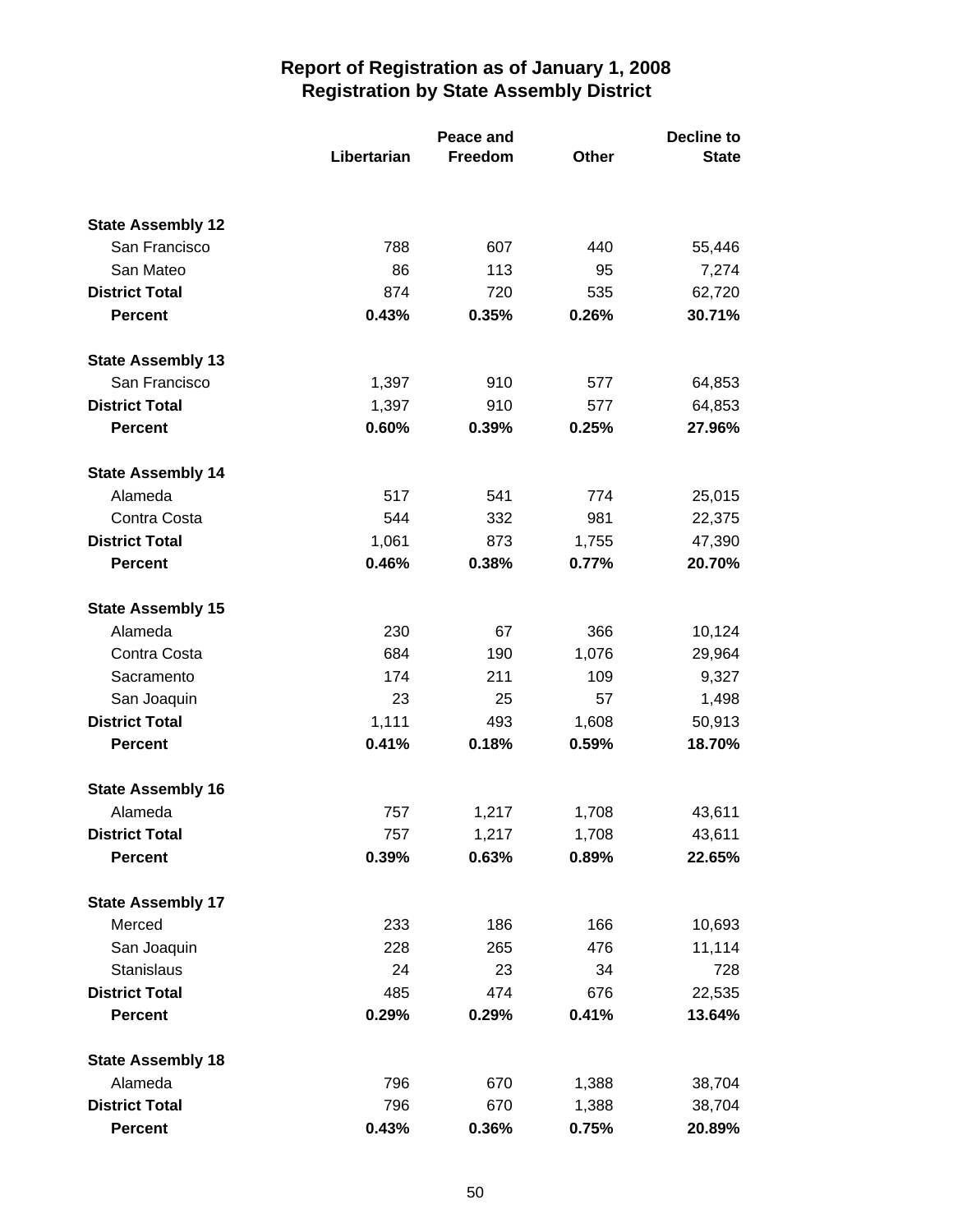|                          | <b>Total</b>      |                   |            | <b>American</b> |       |
|--------------------------|-------------------|-------------------|------------|-----------------|-------|
|                          | <b>Registered</b> | <b>Democratic</b> | Republican | Independent     | Green |
|                          |                   |                   |            |                 |       |
| <b>State Assembly 19</b> |                   |                   |            |                 |       |
| San Mateo                | 216,039           | 108,578           | 48,330     | 4,322           | 2,196 |
| <b>District Total</b>    | 216,039           | 108,578           | 48,330     | 4,322           | 2,196 |
| <b>Percent</b>           |                   | 50.26%            | 22.37%     | 2.00%           | 1.02% |
| <b>State Assembly 20</b> |                   |                   |            |                 |       |
| Alameda                  | 153,948           | 73,458            | 33,960     | 2,687           | 957   |
| Santa Clara              | 23,683            | 9,680             | 5,746      | 444             | 86    |
| <b>District Total</b>    | 177,631           | 83,138            | 39,706     | 3,131           | 1,043 |
| <b>Percent</b>           |                   | 46.80%            | 22.35%     | 1.76%           | 0.59% |
| <b>State Assembly 21</b> |                   |                   |            |                 |       |
| San Mateo                | 108,495           | 51,334            | 30,904     | 1,861           | 998   |
| Santa Clara              | 115,912           | 50,545            | 36,016     | 1,607           | 967   |
| <b>District Total</b>    | 224,407           | 101,879           | 66,920     | 3,468           | 1,965 |
| <b>Percent</b>           |                   | 45.40%            | 29.82%     | 1.55%           | 0.88% |
| <b>State Assembly 22</b> |                   |                   |            |                 |       |
| Santa Clara              | 161,851           | 70,344            | 38,809     | 2,627           | 1,325 |
| <b>District Total</b>    | 161,851           | 70,344            | 38,809     | 2,627           | 1,325 |
| <b>Percent</b>           |                   | 43.46%            | 23.98%     | 1.62%           | 0.82% |
| <b>State Assembly 23</b> |                   |                   |            |                 |       |
| Santa Clara              | 126,066           | 62,987            | 26,359     | 2,491           | 797   |
| <b>District Total</b>    | 126,066           | 62,987            | 26,359     | 2,491           | 797   |
| <b>Percent</b>           |                   | 49.96%            | 20.91%     | 1.98%           | 0.63% |
| <b>State Assembly 24</b> |                   |                   |            |                 |       |
| Santa Clara              | 193,261           | 87,724            | 54,746     | 3,733           | 1,462 |
| <b>District Total</b>    | 193,261           | 87,724            | 54,746     | 3,733           | 1,462 |
| <b>Percent</b>           |                   | 45.39%            | 28.33%     | 1.93%           | 0.76% |
| <b>State Assembly 25</b> |                   |                   |            |                 |       |
| Calaveras                | 26,517            | 8,978             | 11,682     | 821             | 309   |
| Madera                   | 27,464            | 8,215             | 14,233     | 707             | 157   |
| Mariposa                 | 11,030            | 3,469             | 5,105      | 364             | 134   |
| Mono                     | 6,610             | 2,074             | 2,509      | 199             | 110   |
| <b>Stanislaus</b>        | 122,735           | 47,306            | 52,439     | 2,967           | 507   |
| Tuolumne                 | 31,306            | 11,170            | 13,650     | 951             | 280   |
| <b>District Total</b>    | 225,662           | 81,212            | 99,618     | 6,009           | 1,497 |
| <b>Percent</b>           |                   | 35.99%            | 44.14%     | 2.66%           | 0.66% |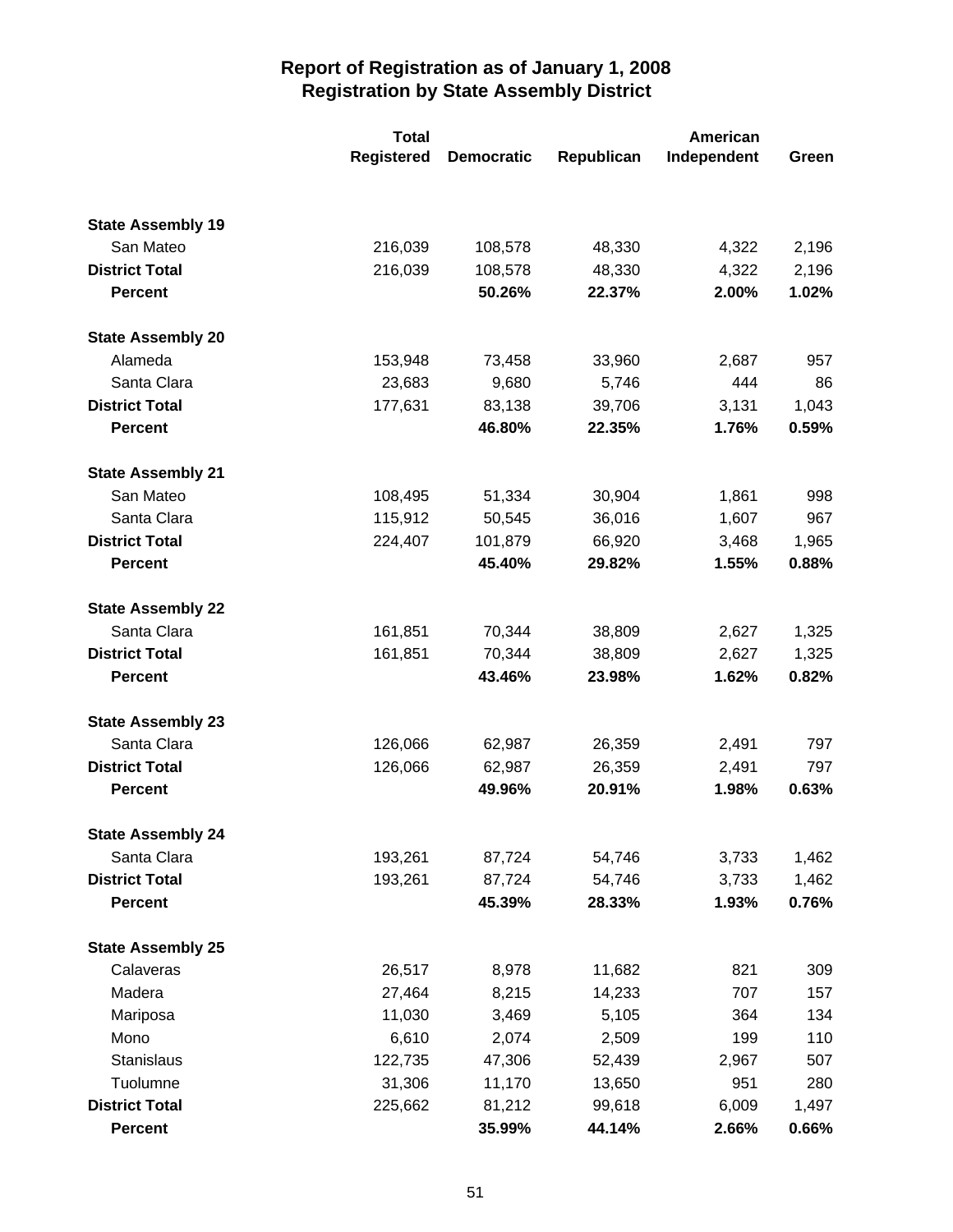|                          | Libertarian | Peace and<br>Freedom | <b>Other</b> | <b>Decline to</b><br><b>State</b> |
|--------------------------|-------------|----------------------|--------------|-----------------------------------|
|                          |             |                      |              |                                   |
| <b>State Assembly 19</b> |             |                      |              |                                   |
| San Mateo                | 919         | 477                  | 768          | 50,449                            |
| <b>District Total</b>    | 919         | 477                  | 768          | 50,449                            |
| <b>Percent</b>           | 0.43%       | 0.22%                | 0.36%        | 23.35%                            |
| <b>State Assembly 20</b> |             |                      |              |                                   |
| Alameda                  | 658         | 373                  | 1,238        | 40,617                            |
| Santa Clara              | 91          | 77                   | 68           | 7,491                             |
| <b>District Total</b>    | 749         | 450                  | 1,306        | 48,108                            |
| <b>Percent</b>           | 0.42%       | 0.25%                | 0.74%        | 27.08%                            |
| <b>State Assembly 21</b> |             |                      |              |                                   |
| San Mateo                | 589         | 253                  | 352          | 22,204                            |
| Santa Clara              | 601         | 149                  | 304          | 25,723                            |
| <b>District Total</b>    | 1,190       | 402                  | 656          | 47,927                            |
| <b>Percent</b>           | 0.53%       | 0.18%                | 0.29%        | 21.36%                            |
| <b>State Assembly 22</b> |             |                      |              |                                   |
| Santa Clara              | 1,062       | 317                  | 503          | 46,864                            |
| <b>District Total</b>    | 1,062       | 317                  | 503          | 46,864                            |
| <b>Percent</b>           | 0.66%       | 0.20%                | 0.31%        | 28.96%                            |
| <b>State Assembly 23</b> |             |                      |              |                                   |
| Santa Clara              | 588         | 544                  | 360          | 31,940                            |
| <b>District Total</b>    | 588         | 544                  | 360          | 31,940                            |
| <b>Percent</b>           | 0.47%       | 0.43%                | 0.29%        | 25.34%                            |
| <b>State Assembly 24</b> |             |                      |              |                                   |
| Santa Clara              | 1,146       | 443                  | 587          | 43,420                            |
| <b>District Total</b>    | 1,146       | 443                  | 587          | 43,420                            |
| <b>Percent</b>           | 0.59%       | 0.23%                | 0.30%        | 22.47%                            |
| <b>State Assembly 25</b> |             |                      |              |                                   |
| Calaveras                | 321         | 60                   | 106          | 4,240                             |
| Madera                   | 153         | 49                   | 128          | 3,822                             |
| Mariposa                 | 72          | 23                   | 113          | 1,750                             |
| Mono                     | 69          | 23                   | 4            | 1,622                             |
| <b>Stanislaus</b>        | 514         | 446                  | 1,158        | 17,398                            |
| Tuolumne                 | 205         | 73                   | 129          | 4,848                             |
| <b>District Total</b>    | 1,334       | 674                  | 1,638        | 33,680                            |
| <b>Percent</b>           | 0.59%       | 0.30%                | 0.73%        | 14.92%                            |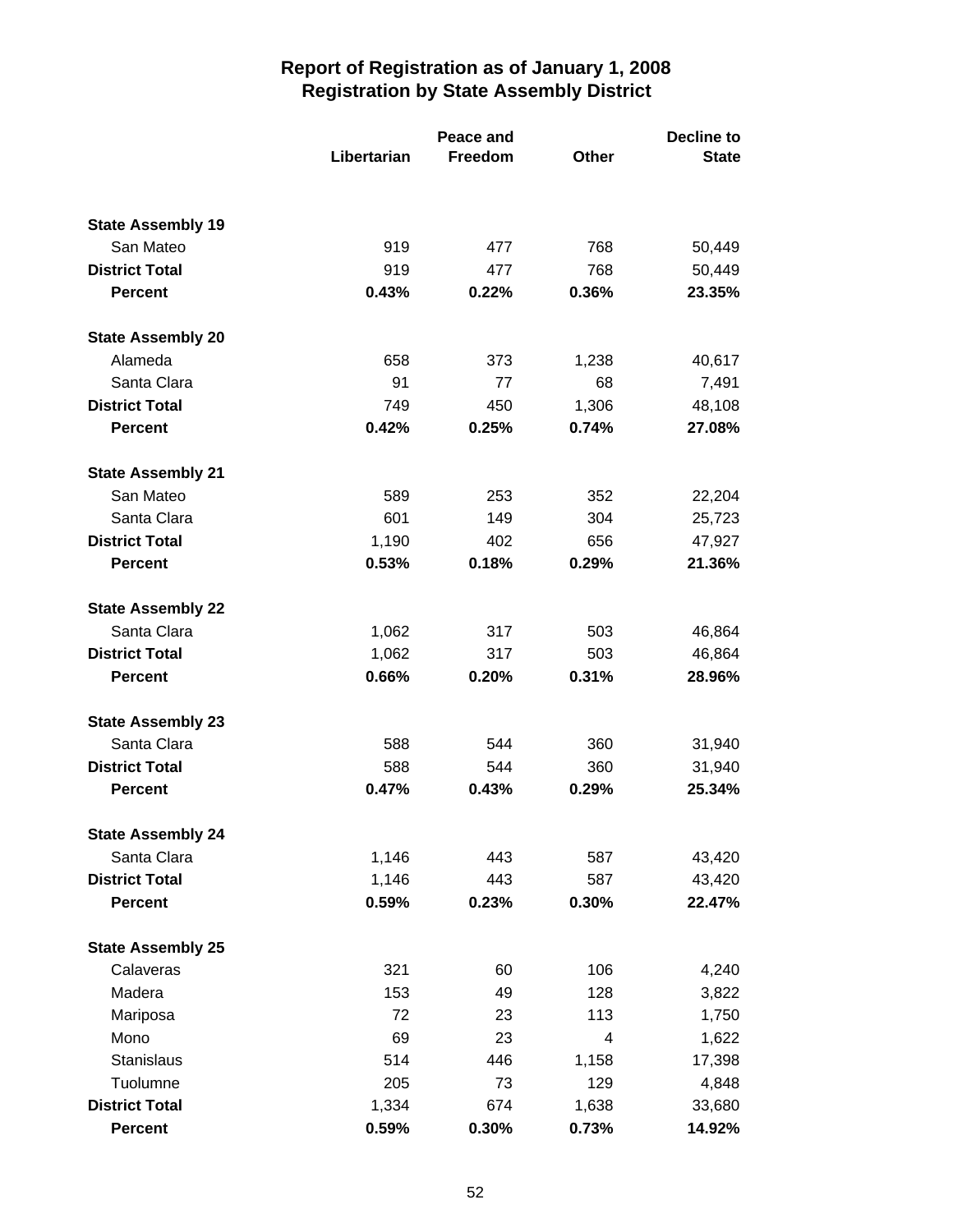|                          | <b>Total</b>      |                   |            | American    |             |
|--------------------------|-------------------|-------------------|------------|-------------|-------------|
|                          | <b>Registered</b> | <b>Democratic</b> | Republican | Independent | Green       |
|                          |                   |                   |            |             |             |
| <b>State Assembly 26</b> |                   |                   |            |             |             |
| San Joaquin              | 101,701           | 40,264            | 44,096     | 2,056       | 327         |
| Stanislaus               | 81,873            | 34,838            | 31,799     | 1,828       | 322         |
| <b>District Total</b>    | 183,574           | 75,102            | 75,895     | 3,884       | 649         |
| <b>Percent</b>           |                   | 40.91%            | 41.34%     | 2.12%       | 0.35%       |
| <b>State Assembly 27</b> |                   |                   |            |             |             |
| Monterey                 | 78,155            | 35,431            | 24,741     | 1,652       | 915         |
| Santa Clara              | 24,190            | 9,588             | 9,028      | 550         | 132         |
| Santa Cruz               | 116,213           | 60,584            | 23,566     | 2,141       | 3,897       |
| <b>District Total</b>    | 218,558           | 105,603           | 57,335     | 4,343       | 4,944       |
| <b>Percent</b>           |                   | 48.32%            | 26.23%     | 1.99%       | 2.26%       |
| <b>State Assembly 28</b> |                   |                   |            |             |             |
| Monterey                 | 61,707            | 32,398            | 17,170     | 1,126       | 277         |
| San Benito               | 23,311            | 10,497            | 7,761      | 546         | 145         |
| Santa Clara              | 34,766            | 15,887            | 9,459      | 647         | 151         |
| Santa Cruz               | 17,696            | 10,823            | 3,180      | 273         | 179         |
| <b>District Total</b>    | 137,480           | 69,605            | 37,570     | 2,592       | 752         |
| <b>Percent</b>           |                   | 50.63%            | 27.33%     | 1.89%       | 0.55%       |
| <b>State Assembly 29</b> |                   |                   |            |             |             |
| Fresno                   | 197,163           | 66,045            | 98,103     | 3,726       | 1,004       |
| Madera                   | 22,094            | 8,542             | 9,702      | 394         | 64          |
| Tulare                   | 0                 | $\mathbf 0$       | 0          | 0           | $\mathbf 0$ |
| <b>District Total</b>    | 219,257           | 74,587            | 107,805    | 4,120       | 1,068       |
| <b>Percent</b>           |                   | 34.02%            | 49.17%     | 1.88%       | 0.49%       |
| <b>State Assembly 30</b> |                   |                   |            |             |             |
| Fresno                   | 14,867            | 4,937             | 7,520      | 306         | 31          |
| Kern                     | 49,464            | 29,333            | 12,935     | 912         | 63          |
| Kings                    | 45,489            | 16,685            | 21,671     | 914         | 105         |
| Tulare                   | 8,956             | 3,743             | 3,733      | 185         | 18          |
| <b>District Total</b>    | 118,776           | 54,698            | 45,859     | 2,317       | 217         |
| <b>Percent</b>           |                   | 46.05%            | 38.61%     | 1.95%       | 0.18%       |
| <b>State Assembly 31</b> |                   |                   |            |             |             |
| Fresno                   | 134,909           | 65,473            | 47,464     | 2,329       | 648         |
| Tulare                   | 8,854             | 3,972             | 3,560      | 146         | 16          |
| <b>District Total</b>    | 143,763           | 69,445            | 51,024     | 2,475       | 664         |
| <b>Percent</b>           |                   | 48.31%            | 35.49%     | 1.72%       | 0.46%       |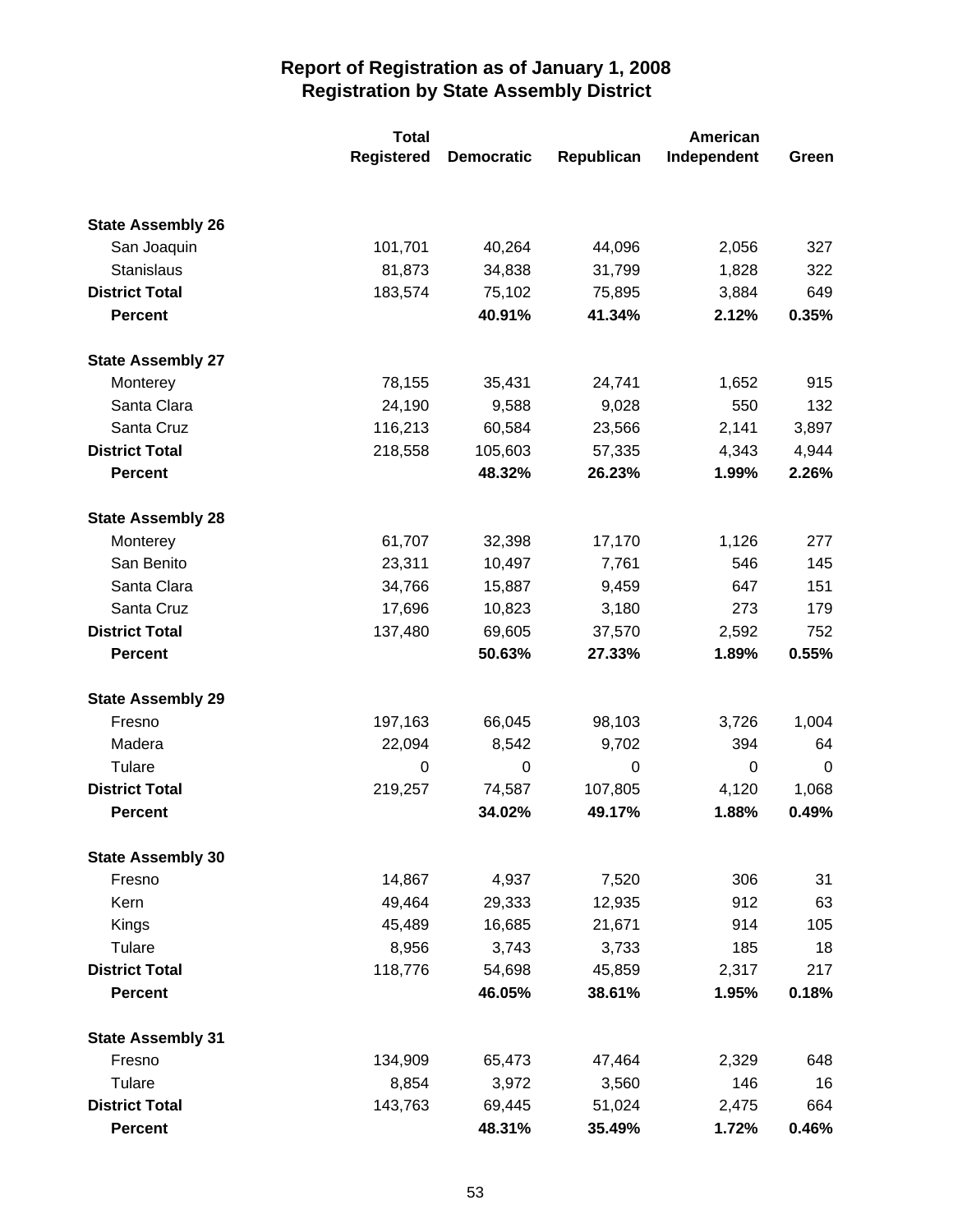|                          |             | Peace and |       | <b>Decline to</b> |  |
|--------------------------|-------------|-----------|-------|-------------------|--|
|                          | Libertarian | Freedom   | Other | <b>State</b>      |  |
|                          |             |           |       |                   |  |
| <b>State Assembly 26</b> |             |           |       |                   |  |
| San Joaquin              | 359         | 286       | 751   | 13,562            |  |
| Stanislaus               | 315         | 408       | 750   | 11,613            |  |
| <b>District Total</b>    | 674         | 694       | 1,501 | 25,175            |  |
| <b>Percent</b>           | 0.37%       | 0.38%     | 0.82% | 13.71%            |  |
| <b>State Assembly 27</b> |             |           |       |                   |  |
| Monterey                 | 367         | 166       | 207   | 14,676            |  |
| Santa Clara              | 125         | 38        | 60    | 4,669             |  |
| Santa Cruz               | 1,092       | 328       | 1,029 | 23,576            |  |
| <b>District Total</b>    | 1,584       | 532       | 1,296 | 42,921            |  |
| <b>Percent</b>           | 0.72%       | 0.24%     | 0.59% | 19.64%            |  |
| <b>State Assembly 28</b> |             |           |       |                   |  |
| Monterey                 | 208         | 208       | 162   | 10,158            |  |
| San Benito               | 111         | 62        | 94    | 4,095             |  |
| Santa Clara              | 144         | 97        | 78    | 8,303             |  |
| Santa Cruz               | 56          | 88        | 89    | 3,008             |  |
| <b>District Total</b>    | 519         | 455       | 423   | 25,564            |  |
| <b>Percent</b>           | 0.38%       | 0.33%     | 0.31% | 18.59%            |  |
| <b>State Assembly 29</b> |             |           |       |                   |  |
| Fresno                   | 779         | 320       | 2,071 | 25,115            |  |
| Madera                   | 58          | 45        | 116   | 3,173             |  |
| Tulare                   | 0           | 0         | 0     | 0                 |  |
| <b>District Total</b>    | 837         | 365       | 2,187 | 28,288            |  |
| <b>Percent</b>           | 0.38%       | 0.17%     | 1.00% | 12.90%            |  |
| <b>State Assembly 30</b> |             |           |       |                   |  |
| Fresno                   | 62          | 42        | 133   | 1,836             |  |
| Kern                     | 136         | 175       | 107   | 5,803             |  |
| Kings                    | 149         | 36        | 380   | 5,549             |  |
| Tulare                   | 28          | 37        | 24    | 1,188             |  |
| <b>District Total</b>    | 375         | 290       | 644   | 14,376            |  |
| <b>Percent</b>           | 0.32%       | 0.24%     | 0.54% | 12.10%            |  |
| <b>State Assembly 31</b> |             |           |       |                   |  |
| Fresno                   | 422         | 384       | 1,314 | 16,875            |  |
| Tulare                   | 26          | 26        | 17    | 1,091             |  |
| <b>District Total</b>    | 448         | 410       | 1,331 | 17,966            |  |
| <b>Percent</b>           | 0.31%       | 0.29%     | 0.93% | 12.50%            |  |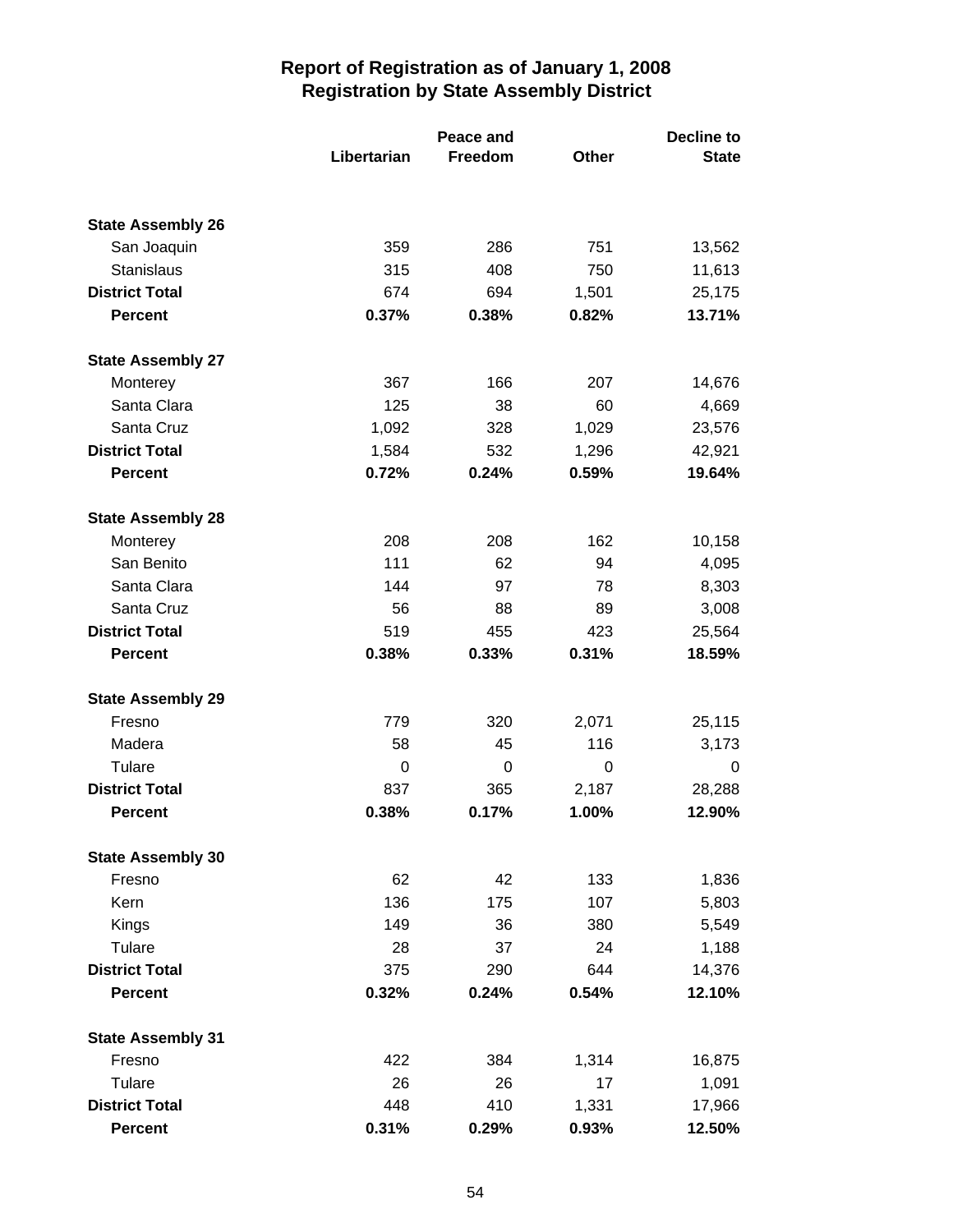|                                  | <b>Total</b><br><b>Registered</b> | <b>Democratic</b> | Republican     | <b>American</b><br>Independent | Green |
|----------------------------------|-----------------------------------|-------------------|----------------|--------------------------------|-------|
|                                  |                                   |                   |                |                                |       |
| <b>State Assembly 32</b><br>Kern | 213,304                           | 64,428            | 110,680        | 5,910                          | 627   |
| San Bernardino                   | 708                               | 258               | 267            | 38                             | 2     |
| <b>District Total</b>            | 214,012                           | 64,686            | 110,947        | 5,948                          | 629   |
| <b>Percent</b>                   |                                   | 30.23%            | 51.84%         | 2.78%                          | 0.29% |
| <b>State Assembly 33</b>         |                                   |                   |                |                                |       |
| San Luis Obispo                  | 144,372                           | 50,850            | 60,582         | 3,521                          | 1,773 |
| Santa Barbara                    | 65,669                            | 23,734            | 28,067         | 1,605                          | 230   |
| <b>District Total</b>            | 210,041                           | 74,584            | 88,649         | 5,126                          | 2,003 |
| <b>Percent</b>                   |                                   | 35.51%            | 42.21%         | 2.44%                          | 0.95% |
| <b>State Assembly 34</b>         |                                   |                   |                |                                |       |
| Inyo                             | 9,795                             | 3,172             | 4,447          | 290                            | 96    |
| Kern                             | 14,241                            | 4,280             | 6,344          | 596                            | 27    |
| San Bernardino                   | 20,751                            | 7,639             | 7,779          | 867                            | 82    |
| Tulare                           | 115,707                           | 37,929            | 55,885         | 2,830                          | 475   |
| <b>District Total</b>            | 160,494                           | 53,020            | 74,455         | 4,583                          | 680   |
| <b>Percent</b>                   |                                   | 33.04%            | 46.39%         | 2.86%                          | 0.42% |
| <b>State Assembly 35</b>         |                                   |                   |                |                                |       |
| Santa Barbara                    | 113,047                           | 48,964            | 34,330         | 2,197                          | 1,897 |
| Ventura                          | 91,990                            | 43,050            | 27,862         | 1,746                          | 890   |
| <b>District Total</b>            | 205,037                           | 92,014            | 62,192         | 3,943                          | 2,787 |
| <b>Percent</b>                   |                                   | 44.88%            | 30.33%         | 1.92%                          | 1.36% |
| <b>State Assembly 36</b>         |                                   |                   |                |                                |       |
| Los Angeles                      | 131,796                           | 48,987            | 55,352         | 3,550                          | 440   |
| San Bernardino                   | 66,678                            | 23,337            | 28,332         | 2,244                          | 206   |
| <b>District Total</b>            | 198,474                           | 72,324            | 83,684         | 5,794                          | 646   |
| <b>Percent</b>                   |                                   | 36.44%            | 42.16%         | 2.92%                          | 0.33% |
| <b>State Assembly 37</b>         |                                   |                   |                |                                |       |
| Kern                             | $\overline{4}$                    | 1                 | $\overline{2}$ | 1                              | 0     |
| Los Angeles                      | 36,166                            | 13,128            | 14,670         | 777                            | 213   |
| Ventura                          | 197,582                           | 67,281            | 86,181         | 4,209                          | 1,384 |
| <b>District Total</b>            | 233,752                           | 80,410            | 100,853        | 4,987                          | 1,597 |
| <b>Percent</b>                   |                                   | 34.40%            | 43.15%         | 2.13%                          | 0.68% |
| <b>State Assembly 38</b>         |                                   |                   |                |                                |       |
| Los Angeles                      | 199,587                           | 71,771            | 82,914         | 4,069                          | 1,026 |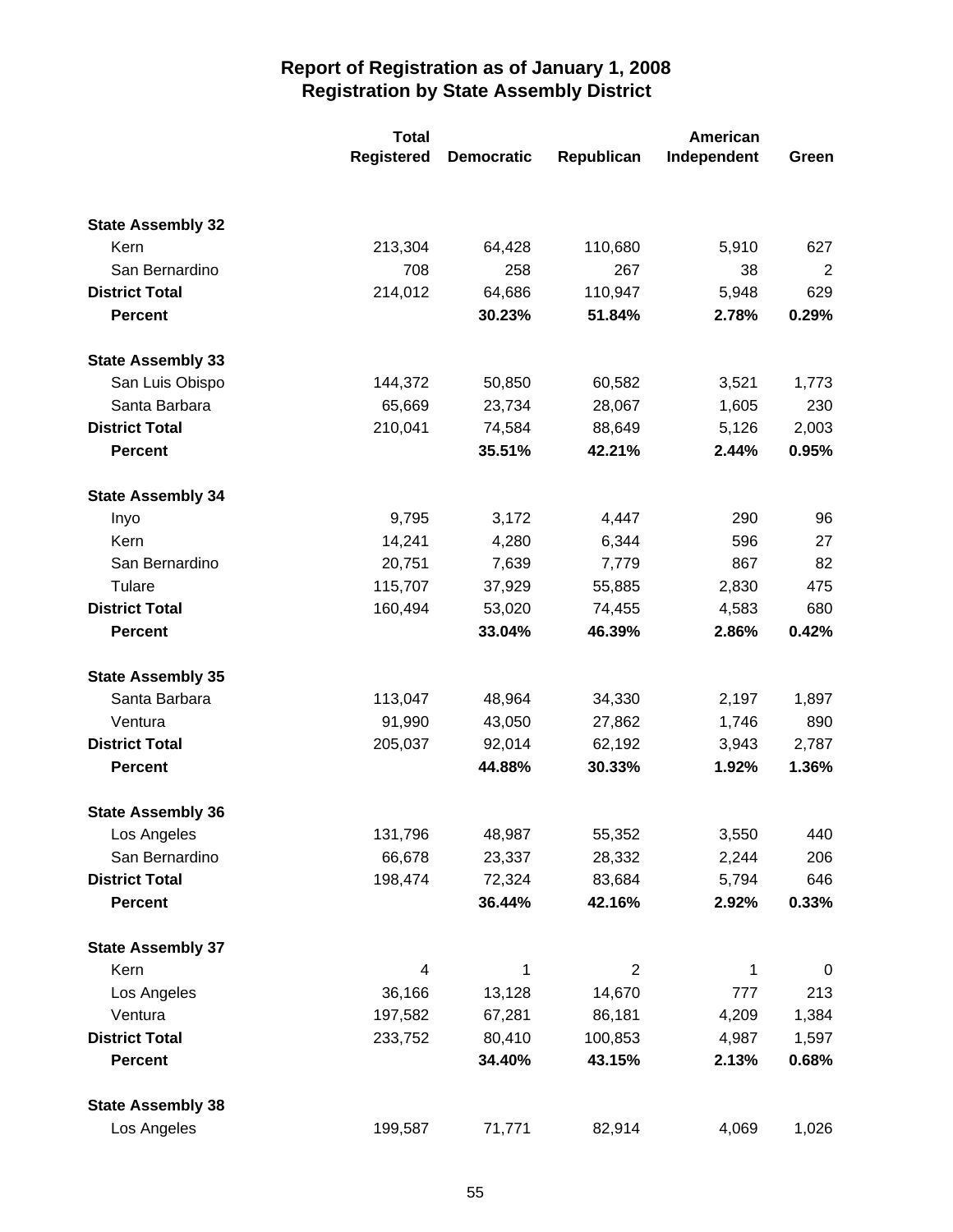|                          | Libertarian | Peace and<br>Freedom | Other | <b>Decline to</b><br><b>State</b> |
|--------------------------|-------------|----------------------|-------|-----------------------------------|
|                          |             |                      |       |                                   |
| <b>State Assembly 32</b> |             |                      |       |                                   |
| Kern                     | 1,061       | 367                  | 421   | 29,810                            |
| San Bernardino           | 9           | 0                    | 4     | 130                               |
| <b>District Total</b>    | 1,070       | 367                  | 425   | 29,940                            |
| <b>Percent</b>           | 0.50%       | 0.17%                | 0.20% | 13.99%                            |
| <b>State Assembly 33</b> |             |                      |       |                                   |
| San Luis Obispo          | 954         | 277                  | 1,726 | 24,689                            |
| Santa Barbara            | 309         | 148                  | 656   | 10,920                            |
| <b>District Total</b>    | 1,263       | 425                  | 2,382 | 35,609                            |
| <b>Percent</b>           | 0.60%       | 0.20%                | 1.13% | 16.95%                            |
| <b>State Assembly 34</b> |             |                      |       |                                   |
| Inyo                     | 66          | 23                   | 58    | 1,643                             |
| Kern                     | 90          | 41                   | 37    | 2,826                             |
| San Bernardino           | 123         | 51                   | 111   | 4,099                             |
| Tulare                   | 434         | 270                  | 294   | 17,590                            |
| <b>District Total</b>    | 713         | 385                  | 500   | 26,158                            |
| <b>Percent</b>           | 0.44%       | 0.24%                | 0.31% | 16.30%                            |
| <b>State Assembly 35</b> |             |                      |       |                                   |
| Santa Barbara            | 753         | 235                  | 1,291 | 23,380                            |
| Ventura                  | 468         | 289                  | 1,019 | 16,666                            |
| <b>District Total</b>    | 1,221       | 524                  | 2,310 | 40,046                            |
| <b>Percent</b>           | 0.60%       | 0.26%                | 1.13% | 19.53%                            |
| <b>State Assembly 36</b> |             |                      |       |                                   |
| Los Angeles              | 595         | 380                  | 1,010 | 21,482                            |
| San Bernardino           | 389         | 198                  | 423   | 11,549                            |
| <b>District Total</b>    | 984         | 578                  | 1,433 | 33,031                            |
| <b>Percent</b>           | 0.50%       | 0.29%                | 0.72% | 16.64%                            |
| <b>State Assembly 37</b> |             |                      |       |                                   |
| Kern                     | $\mathbf 0$ | 0                    | 0     | 0                                 |
| Los Angeles              | 217         | 107                  | 289   | 6,765                             |
| Ventura                  | 1,081       | 334                  | 1,984 | 35,128                            |
| <b>District Total</b>    | 1,298       | 441                  | 2,273 | 41,893                            |
| <b>Percent</b>           | 0.56%       | 0.19%                | 0.97% | 17.92%                            |
| <b>State Assembly 38</b> |             |                      |       |                                   |
| Los Angeles              | 1,118       | 507                  | 1,679 | 36,503                            |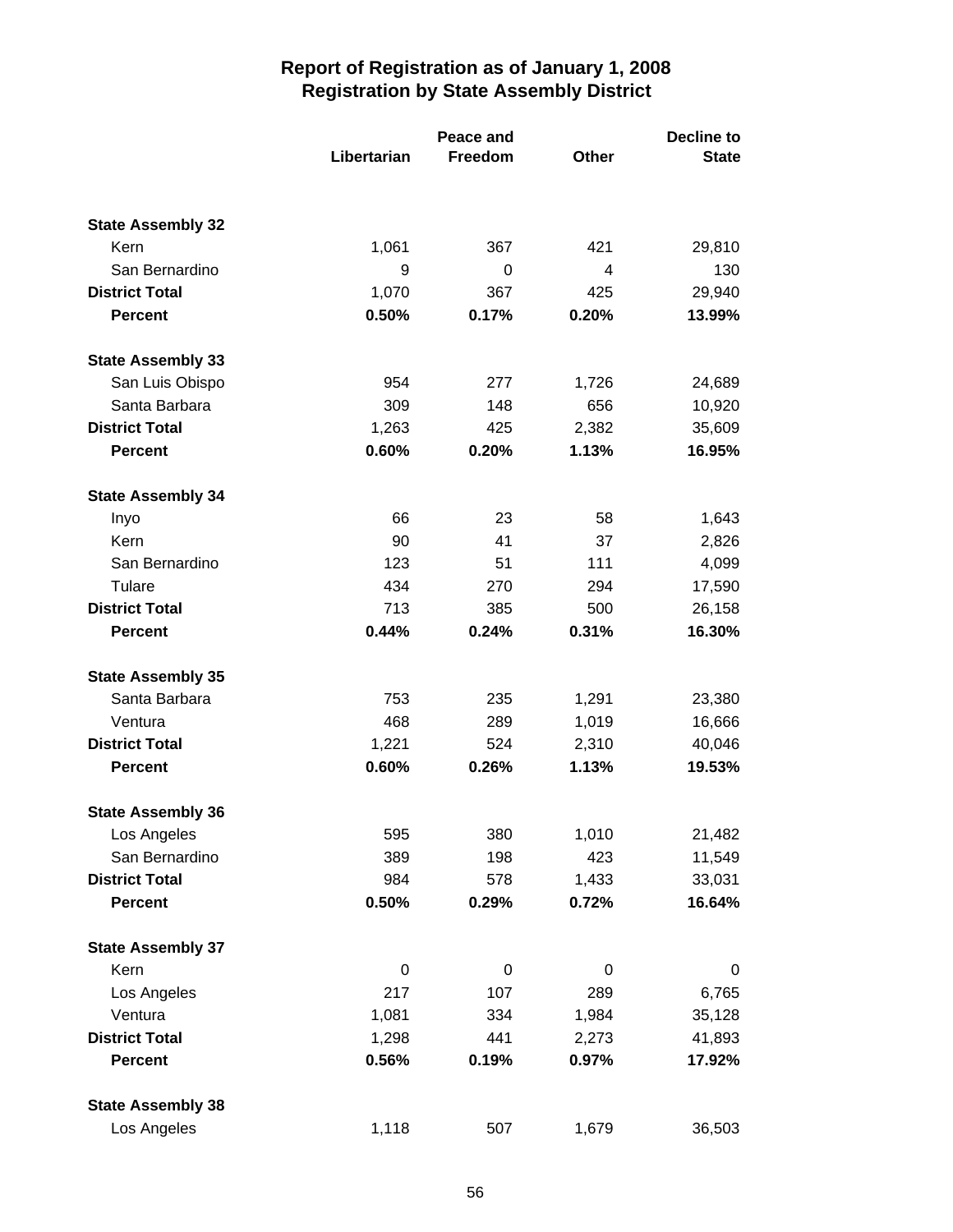|                          | <b>Total</b> |                   |            | American    |       |
|--------------------------|--------------|-------------------|------------|-------------|-------|
|                          | Registered   | <b>Democratic</b> | Republican | Independent | Green |
| Ventura                  | 39,196       | 12,192            | 17,978     | 937         | 203   |
| <b>District Total</b>    | 238,783      | 83,963            | 100,892    | 5,006       | 1,229 |
| <b>Percent</b>           |              | 35.16%            | 42.25%     | 2.10%       | 0.51% |
| <b>State Assembly 39</b> |              |                   |            |             |       |
| Los Angeles              | 112,961      | 65,079            | 20,264     | 2,140       | 557   |
| <b>District Total</b>    | 112,961      | 65,079            | 20,264     | 2,140       | 557   |
| <b>Percent</b>           |              | 57.61%            | 17.94%     | 1.89%       | 0.49% |
| <b>State Assembly 40</b> |              |                   |            |             |       |
| Los Angeles              | 168,623      | 80,482            | 46,905     | 3,198       | 1,052 |
| <b>District Total</b>    | 168,623      | 80,482            | 46,905     | 3,198       | 1,052 |
| <b>Percent</b>           |              | 47.73%            | 27.82%     | 1.90%       | 0.62% |
| <b>State Assembly 41</b> |              |                   |            |             |       |
| Los Angeles              | 184,893      | 89,902            | 49,574     | 3,005       | 1,866 |
| Ventura                  | 49,733       | 22,592            | 15,410     | 977         | 315   |
| <b>District Total</b>    | 234,626      | 112,494           | 64,984     | 3,982       | 2,181 |
| <b>Percent</b>           |              | 47.95%            | 27.70%     | 1.70%       | 0.93% |
| <b>State Assembly 42</b> |              |                   |            |             |       |
| Los Angeles              | 250,614      | 133,788           | 49,609     | 4,163       | 2,145 |
| <b>District Total</b>    | 250,614      | 133,788           | 49,609     | 4,163       | 2,145 |
| <b>Percent</b>           |              | 53.38%            | 19.79%     | 1.66%       | 0.86% |
| <b>State Assembly 43</b> |              |                   |            |             |       |
| Los Angeles              | 186,241      | 82,609            | 52,072     | 3,471       | 1,594 |
| <b>District Total</b>    | 186,241      | 82,609            | 52,072     | 3,471       | 1,594 |
| <b>Percent</b>           |              | 44.36%            | 27.96%     | 1.86%       | 0.86% |
| <b>State Assembly 44</b> |              |                   |            |             |       |
| Los Angeles              | 215,362      | 96,070            | 65,475     | 3,163       | 1,780 |
| <b>District Total</b>    | 215,362      | 96,070            | 65,475     | 3,163       | 1,780 |
| <b>Percent</b>           |              | 44.61%            | 30.40%     | 1.47%       | 0.83% |
| <b>State Assembly 45</b> |              |                   |            |             |       |
| Los Angeles              | 127,092      | 72,510            | 18,479     | 2,086       | 1,536 |
| <b>District Total</b>    | 127,092      | 72,510            | 18,479     | 2,086       | 1,536 |
| <b>Percent</b>           |              | 57.05%            | 14.54%     | 1.64%       | 1.21% |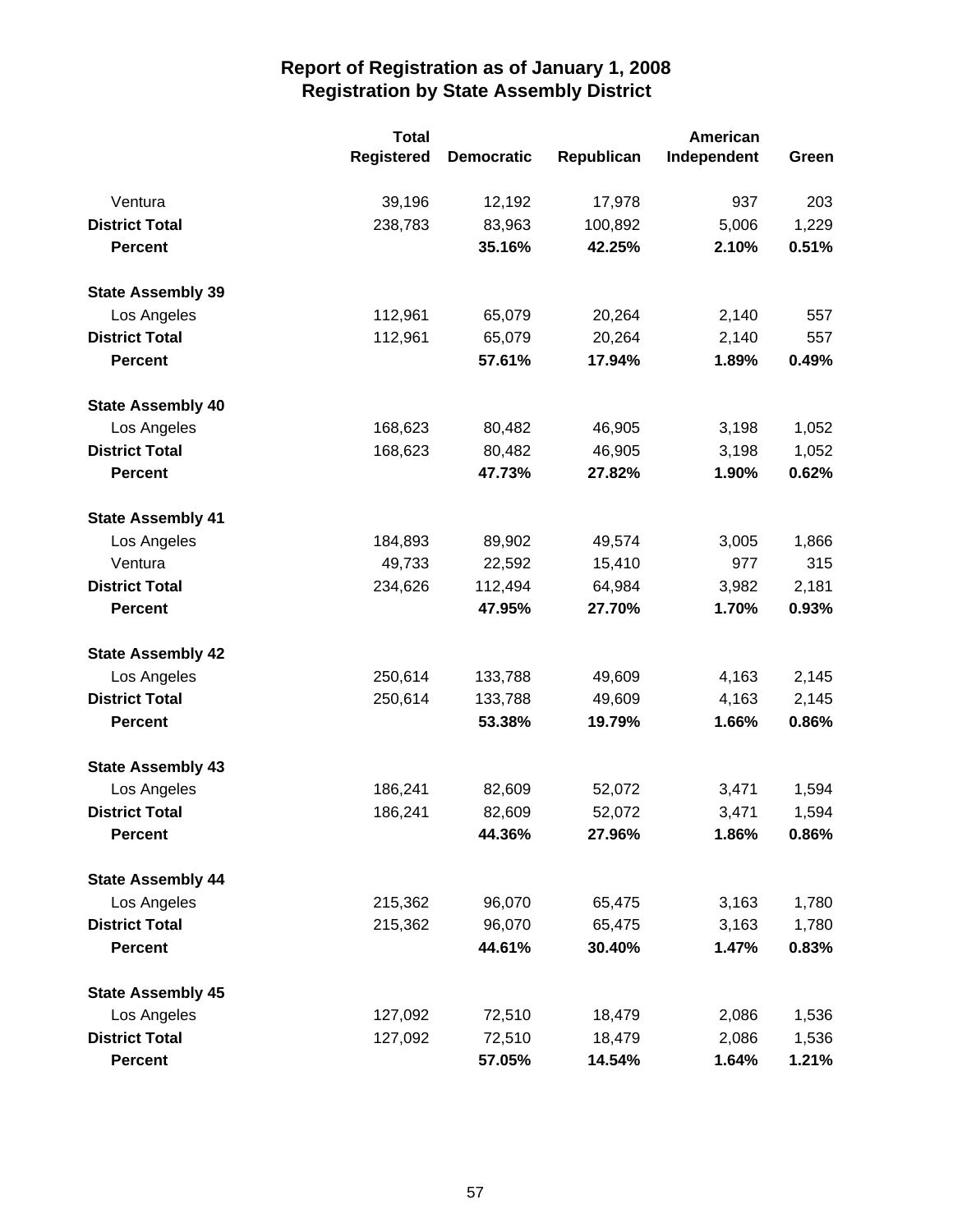|                          |             | Peace and |              | <b>Decline to</b> |  |
|--------------------------|-------------|-----------|--------------|-------------------|--|
|                          | Libertarian | Freedom   | <b>Other</b> | <b>State</b>      |  |
| Ventura                  | 247         | 75        | 368          | 7,196             |  |
| <b>District Total</b>    | 1,365       | 582       | 2,047        | 43,699            |  |
| <b>Percent</b>           | 0.57%       | 0.24%     | 0.86%        | 18.30%            |  |
| <b>State Assembly 39</b> |             |           |              |                   |  |
| Los Angeles              | 506         | 877       | 821          | 22,717            |  |
| <b>District Total</b>    | 506         | 877       | 821          | 22,717            |  |
| <b>Percent</b>           | 0.45%       | 0.78%     | 0.73%        | 20.11%            |  |
| <b>State Assembly 40</b> |             |           |              |                   |  |
| Los Angeles              | 883         | 868       | 1,497        | 33,738            |  |
| <b>District Total</b>    | 883         | 868       | 1,497        | 33,738            |  |
| <b>Percent</b>           | 0.52%       | 0.51%     | 0.89%        | 20.01%            |  |
| <b>State Assembly 41</b> |             |           |              |                   |  |
| Los Angeles              | 1,119       | 531       | 1,813        | 37,083            |  |
| Ventura                  | 245         | 164       | 480          | 9,550             |  |
| <b>District Total</b>    | 1,364       | 695       | 2,293        | 46,633            |  |
| <b>Percent</b>           | 0.58%       | 0.30%     | 0.98%        | 19.88%            |  |
| <b>State Assembly 42</b> |             |           |              |                   |  |
| Los Angeles              | 1,414       | 647       | 2,374        | 56,474            |  |
| <b>District Total</b>    | 1,414       | 647       | 2,374        | 56,474            |  |
| <b>Percent</b>           | 0.56%       | 0.26%     | 0.95%        | 22.53%            |  |
| <b>State Assembly 43</b> |             |           |              |                   |  |
| Los Angeles              | 1,107       | 834       | 1,697        | 42,857            |  |
| <b>District Total</b>    | 1,107       | 834       | 1,697        | 42,857            |  |
| <b>Percent</b>           | 0.59%       | 0.45%     | 0.91%        | 23.01%            |  |
| <b>State Assembly 44</b> |             |           |              |                   |  |
| Los Angeles              | 995         | 955       | 1,609        | 45,315            |  |
| <b>District Total</b>    | 995         | 955       | 1,609        | 45,315            |  |
| <b>Percent</b>           | 0.46%       | 0.44%     | 0.75%        | 21.04%            |  |
| <b>State Assembly 45</b> |             |           |              |                   |  |
| Los Angeles              | 634         | 1,228     | 1,000        | 29,619            |  |
| <b>District Total</b>    | 634         | 1,228     | 1,000        | 29,619            |  |
| <b>Percent</b>           | 0.50%       | 0.97%     | 0.79%        | 23.31%            |  |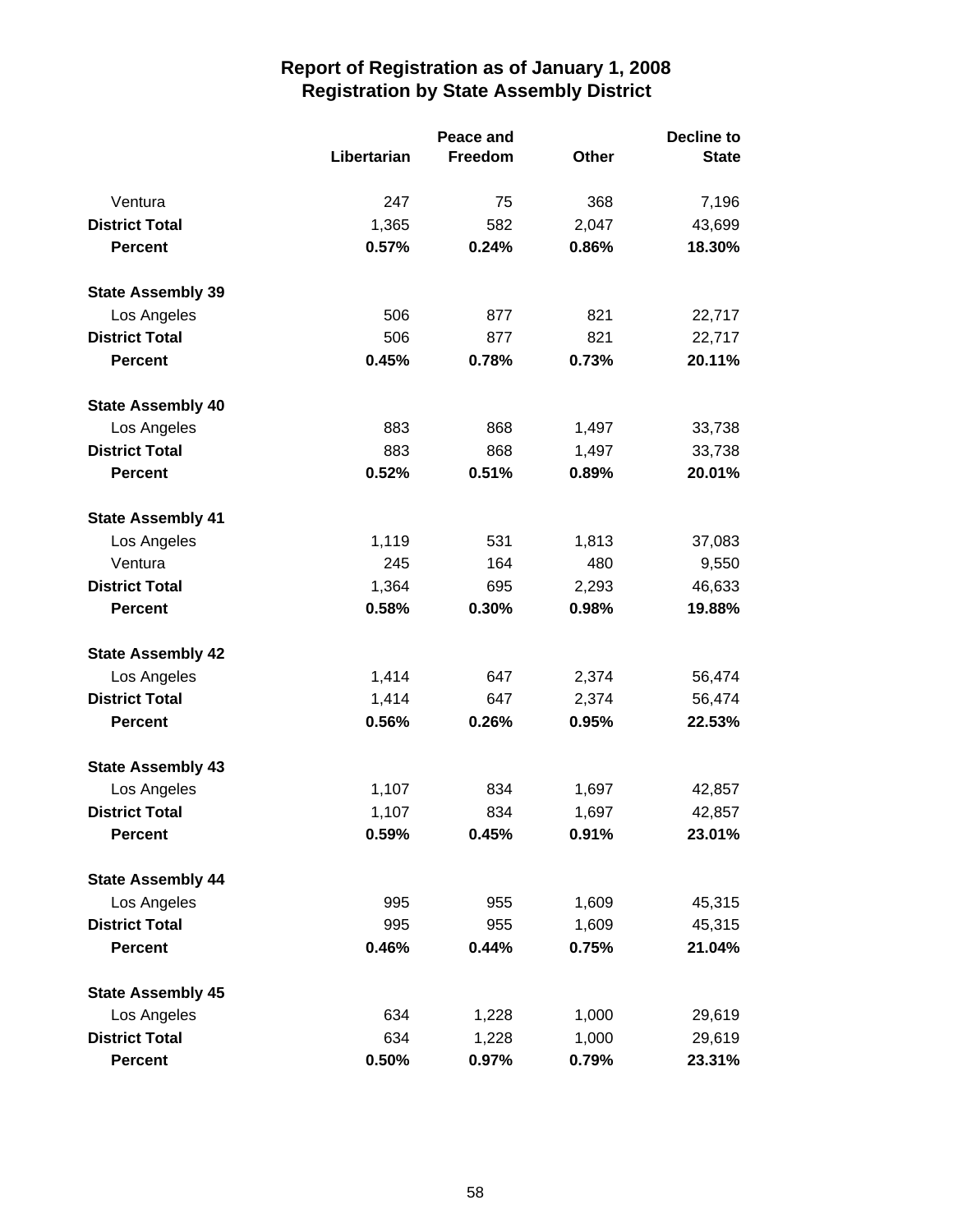|                          | <b>Total</b>      |                   |            | American    |       |
|--------------------------|-------------------|-------------------|------------|-------------|-------|
|                          | <b>Registered</b> | <b>Democratic</b> | Republican | Independent | Green |
| <b>State Assembly 46</b> |                   |                   |            |             |       |
| Los Angeles              | 95,301            | 60,890            | 11,499     | 1,469       | 547   |
| <b>District Total</b>    | 95,301            | 60,890            | 11,499     | 1,469       | 547   |
| <b>Percent</b>           |                   | 63.89%            | 12.07%     | 1.54%       | 0.57% |
| <b>State Assembly 47</b> |                   |                   |            |             |       |
| Los Angeles              | 207,403           | 132,153           | 25,885     | 3,038       | 1,553 |
| <b>District Total</b>    | 207,403           | 132,153           | 25,885     | 3,038       | 1,553 |
| <b>Percent</b>           |                   | 63.72%            | 12.48%     | 1.46%       | 0.75% |
| <b>State Assembly 48</b> |                   |                   |            |             |       |
| Los Angeles              | 129,741           | 89,101            | 12,679     | 1,938       | 604   |
| <b>District Total</b>    | 129,741           | 89,101            | 12,679     | 1,938       | 604   |
| <b>Percent</b>           |                   | 68.68%            | 9.77%      | 1.49%       | 0.47% |
| <b>State Assembly 49</b> |                   |                   |            |             |       |
| Los Angeles              | 144,372           | 65,117            | 35,725     | 2,215       | 626   |
| <b>District Total</b>    | 144,372           | 65,117            | 35,725     | 2,215       | 626   |
| <b>Percent</b>           |                   | 45.10%            | 24.75%     | 1.53%       | 0.43% |
| <b>State Assembly 50</b> |                   |                   |            |             |       |
| Los Angeles              | 121,152           | 72,344            | 21,815     | 2,003       | 458   |
| <b>District Total</b>    | 121,152           | 72,344            | 21,815     | 2,003       | 458   |
| <b>Percent</b>           |                   | 59.71%            | 18.01%     | 1.65%       | 0.38% |
| <b>State Assembly 51</b> |                   |                   |            |             |       |
| Los Angeles              | 161,359           | 99,850            | 26,883     | 2,654       | 666   |
| <b>District Total</b>    | 161,359           | 99,850            | 26,883     | 2,654       | 666   |
| <b>Percent</b>           |                   | 61.88%            | 16.66%     | 1.64%       | 0.41% |
| <b>State Assembly 52</b> |                   |                   |            |             |       |
| Los Angeles              | 128,981           | 88,109            | 15,448     | 2,172       | 391   |
| <b>District Total</b>    | 128,981           | 88,109            | 15,448     | 2,172       | 391   |
| <b>Percent</b>           |                   | 68.31%            | 11.98%     | 1.68%       | 0.30% |
| <b>State Assembly 53</b> |                   |                   |            |             |       |
| Los Angeles              | 239,166           | 97,664            | 79,028     | 4,333       | 2,128 |
| <b>District Total</b>    | 239,166           | 97,664            | 79,028     | 4,333       | 2,128 |
| <b>Percent</b>           |                   | 40.84%            | 33.04%     | 1.81%       | 0.89% |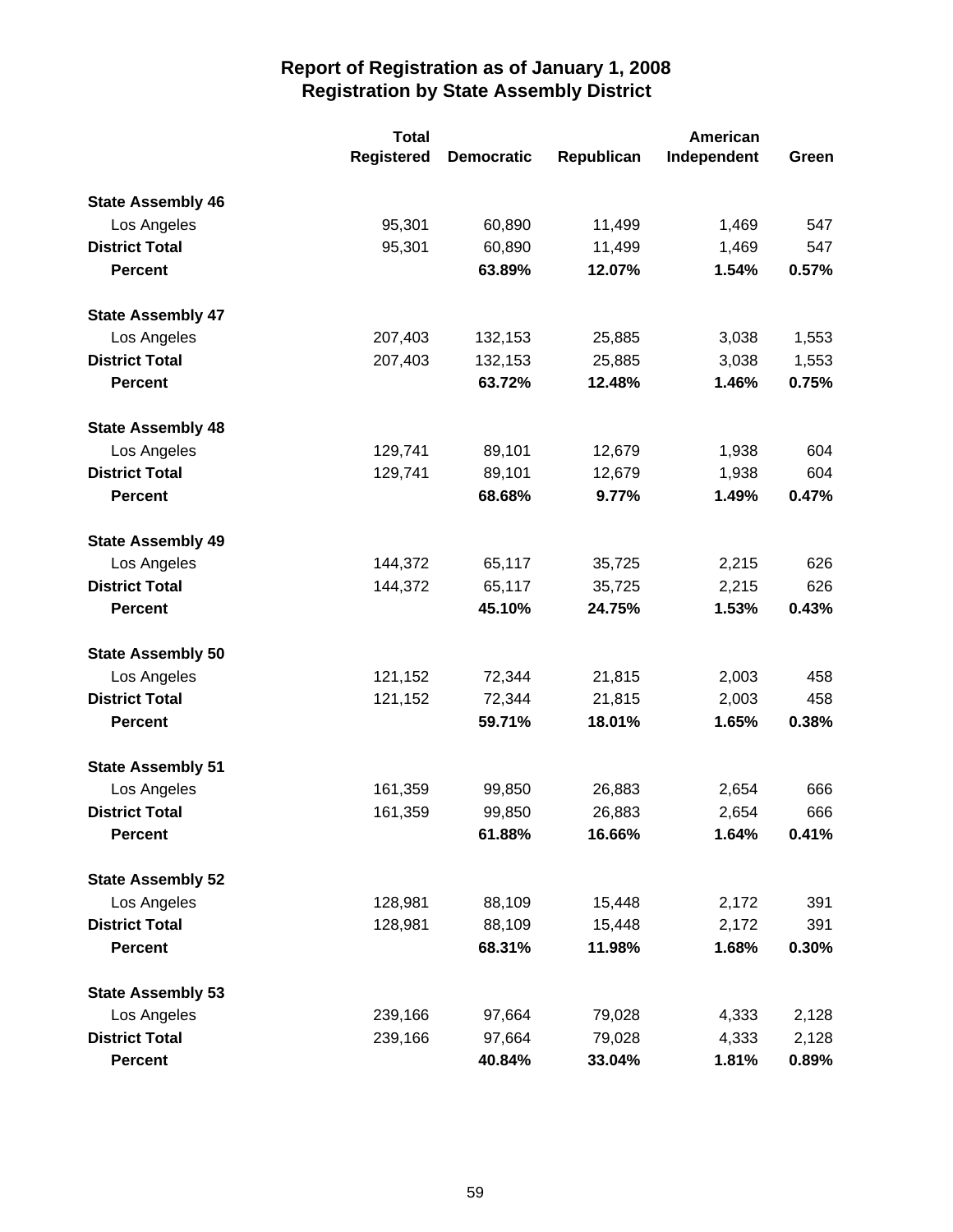|                          | Libertarian | <b>Peace and</b><br>Freedom | <b>Other</b> | <b>Decline to</b><br><b>State</b> |
|--------------------------|-------------|-----------------------------|--------------|-----------------------------------|
| <b>State Assembly 46</b> |             |                             |              |                                   |
| Los Angeles              | 378         | 1,477                       | 580          | 18,461                            |
| <b>District Total</b>    | 378         | 1,477                       | 580          | 18,461                            |
| <b>Percent</b>           | 0.40%       | 1.55%                       | 0.61%        | 19.37%                            |
| <b>State Assembly 47</b> |             |                             |              |                                   |
| Los Angeles              | 848         | 939                         | 1,898        | 41,089                            |
| <b>District Total</b>    | 848         | 939                         | 1,898        | 41,089                            |
| <b>Percent</b>           | 0.41%       | 0.45%                       | 0.92%        | 19.81%                            |
| <b>State Assembly 48</b> |             |                             |              |                                   |
| Los Angeles              | 356         | 1,089                       | 1,346        | 22,628                            |
| <b>District Total</b>    | 356         | 1,089                       | 1,346        | 22,628                            |
| <b>Percent</b>           | 0.27%       | 0.84%                       | 1.04%        | 17.44%                            |
| <b>State Assembly 49</b> |             |                             |              |                                   |
| Los Angeles              | 515         | 1,156                       | 906          | 38,112                            |
| <b>District Total</b>    | 515         | 1,156                       | 906          | 38,112                            |
| <b>Percent</b>           | 0.36%       | 0.80%                       | 0.63%        | 26.40%                            |
| <b>State Assembly 50</b> |             |                             |              |                                   |
| Los Angeles              | 449         | 1,471                       | 741          | 21,871                            |
| <b>District Total</b>    | 449         | 1,471                       | 741          | 21,871                            |
| <b>Percent</b>           | 0.37%       | 1.21%                       | 0.61%        | 18.05%                            |
| <b>State Assembly 51</b> |             |                             |              |                                   |
| Los Angeles              | 564         | 1,005                       | 1,599        | 28,138                            |
| <b>District Total</b>    | 564         | 1,005                       | 1,599        | 28,138                            |
| <b>Percent</b>           | 0.35%       | 0.62%                       | 0.99%        | 17.44%                            |
| <b>State Assembly 52</b> |             |                             |              |                                   |
| Los Angeles              | 326         | 1,428                       | 1,260        | 19,847                            |
| <b>District Total</b>    | 326         | 1,428                       | 1,260        | 19,847                            |
| <b>Percent</b>           | 0.25%       | 1.11%                       | 0.98%        | 15.39%                            |
| <b>State Assembly 53</b> |             |                             |              |                                   |
| Los Angeles              | 1,539       | 879                         | 2,228        | 51,367                            |
| <b>District Total</b>    | 1,539       | 879                         | 2,228        | 51,367                            |
| <b>Percent</b>           | 0.64%       | 0.37%                       | 0.93%        | 21.48%                            |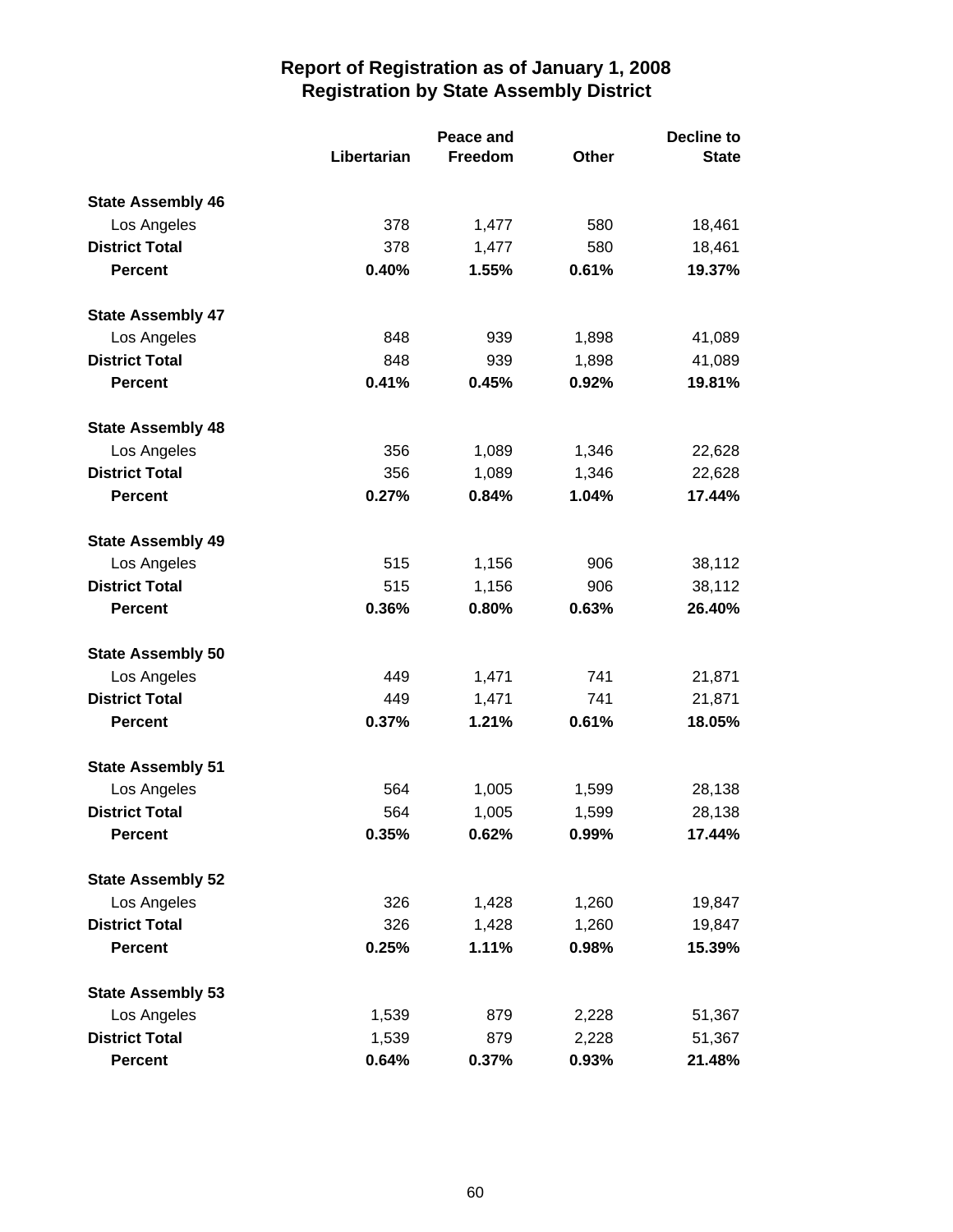|                          | <b>Total</b>      |                   |            | <b>American</b> |       |
|--------------------------|-------------------|-------------------|------------|-----------------|-------|
|                          | <b>Registered</b> | <b>Democratic</b> | Republican | Independent     | Green |
| <b>State Assembly 54</b> |                   |                   |            |                 |       |
| Los Angeles              | 221,238           | 95,328            | 74,360     | 4,128           | 1,946 |
| <b>District Total</b>    | 221,238           | 95,328            | 74,360     | 4,128           | 1,946 |
| <b>Percent</b>           |                   | 43.09%            | 33.61%     | 1.87%           | 0.88% |
| <b>State Assembly 55</b> |                   |                   |            |                 |       |
| Los Angeles              | 169,180           | 89,541            | 40,368     | 3,142           | 678   |
| <b>District Total</b>    | 169,180           | 89,541            | 40,368     | 3,142           | 678   |
| <b>Percent</b>           |                   | 52.93%            | 23.86%     | 1.86%           | 0.40% |
| <b>State Assembly 56</b> |                   |                   |            |                 |       |
| Los Angeles              | 138,213           | 68,566            | 38,353     | 2,169           | 460   |
| Orange                   | 35,940            | 13,801            | 13,952     | 837             | 127   |
| <b>District Total</b>    | 174,153           | 82,367            | 52,305     | 3,006           | 587   |
| <b>Percent</b>           |                   | 47.30%            | 30.03%     | 1.73%           | 0.34% |
| <b>State Assembly 57</b> |                   |                   |            |                 |       |
| Los Angeles              | 156,920           | 78,168            | 43,320     | 2,875           | 579   |
| <b>District Total</b>    | 156,920           | 78,168            | 43,320     | 2,875           | 579   |
| <b>Percent</b>           |                   | 49.81%            | 27.61%     | 1.83%           | 0.37% |
| <b>State Assembly 58</b> |                   |                   |            |                 |       |
| Los Angeles              | 170,049           | 88,857            | 44,857     | 2,528           | 643   |
| <b>District Total</b>    | 170,049           | 88,857            | 44,857     | 2,528           | 643   |
| <b>Percent</b>           |                   | 52.25%            | 26.38%     | 1.49%           | 0.38% |
| <b>State Assembly 59</b> |                   |                   |            |                 |       |
| Los Angeles              | 120,921           | 41,258            | 53,960     | 2,198           | 895   |
| San Bernardino           | 113,908           | 36,347            | 53,823     | 3,529           | 463   |
| <b>District Total</b>    | 234,829           | 77,605            | 107,783    | 5,727           | 1,358 |
| <b>Percent</b>           |                   | 33.05%            | 45.90%     | 2.44%           | 0.58% |
| <b>State Assembly 60</b> |                   |                   |            |                 |       |
| Los Angeles              | 90,510            | 30,833            | 35,229     | 1,486           | 306   |
| Orange                   | 101,809           | 26,623            | 54,814     | 1,969           | 389   |
| San Bernardino           | 33,424            | 10,518            | 15,125     | 655             | 105   |
| <b>District Total</b>    | 225,743           | 67,974            | 105,168    | 4,110           | 800   |
| <b>Percent</b>           |                   | 30.11%            | 46.59%     | 1.82%           | 0.35% |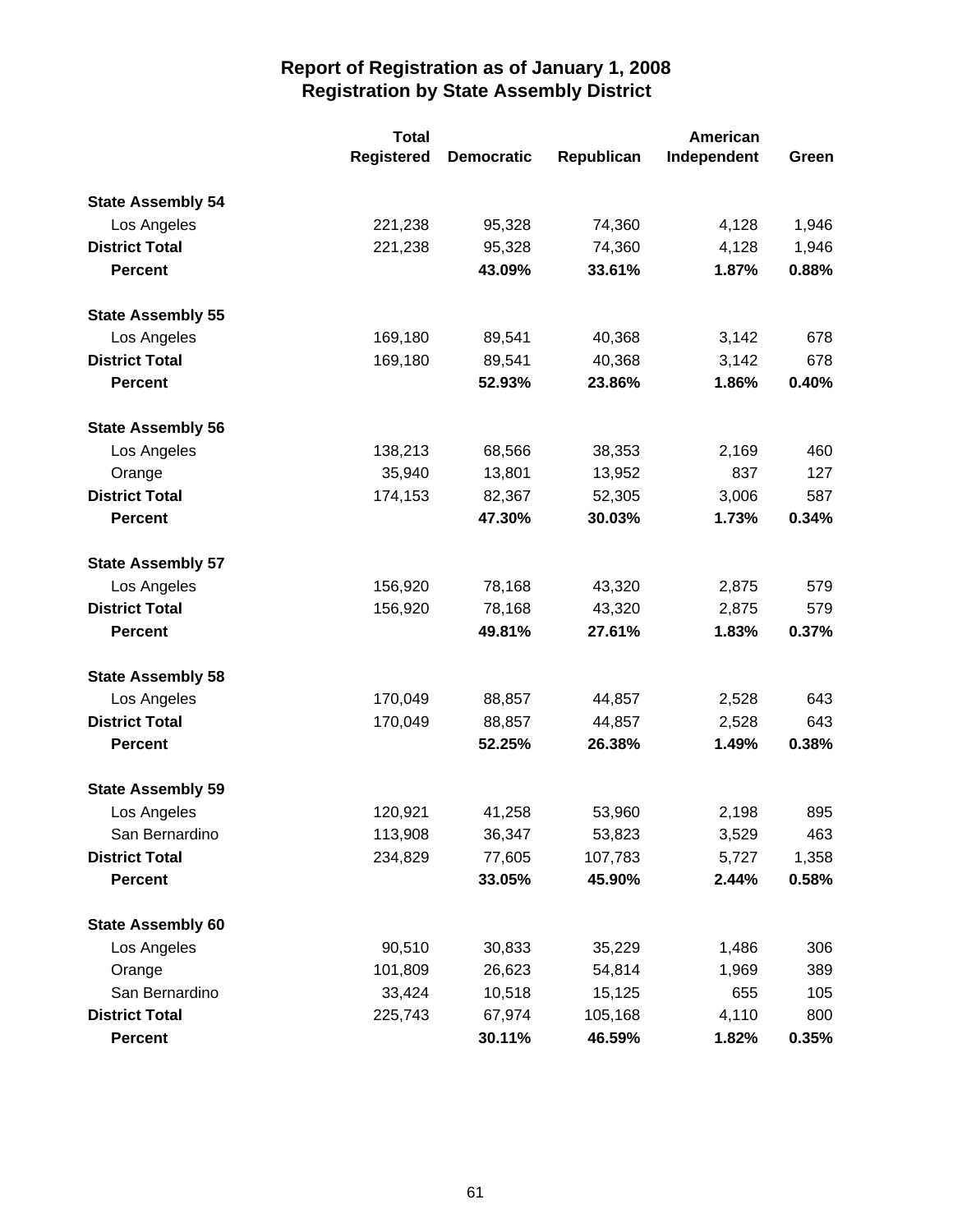|                          |             | Peace and      |       | <b>Decline to</b> |  |
|--------------------------|-------------|----------------|-------|-------------------|--|
|                          | Libertarian | <b>Freedom</b> | Other | <b>State</b>      |  |
| <b>State Assembly 54</b> |             |                |       |                   |  |
| Los Angeles              | 1,322       | 973            | 1,697 | 41,484            |  |
| <b>District Total</b>    | 1,322       | 973            | 1,697 | 41,484            |  |
| <b>Percent</b>           | 0.60%       | 0.44%          | 0.77% | 18.75%            |  |
| <b>State Assembly 55</b> |             |                |       |                   |  |
| Los Angeles              | 757         | 1,089          | 1,217 | 32,388            |  |
| <b>District Total</b>    | 757         | 1,089          | 1,217 | 32,388            |  |
| <b>Percent</b>           | 0.45%       | 0.64%          | 0.72% | 19.14%            |  |
| <b>State Assembly 56</b> |             |                |       |                   |  |
| Los Angeles              | 500         | 1,103          | 852   | 26,210            |  |
| Orange                   | 200         | 146            | 184   | 6,693             |  |
| <b>District Total</b>    | 700         | 1,249          | 1,036 | 32,903            |  |
| <b>Percent</b>           | 0.40%       | 0.72%          | 0.59% | 18.89%            |  |
| <b>State Assembly 57</b> |             |                |       |                   |  |
| Los Angeles              | 581         | 1,078          | 920   | 29,399            |  |
| <b>District Total</b>    | 581         | 1,078          | 920   | 29,399            |  |
| <b>Percent</b>           | 0.37%       | 0.69%          | 0.59% | 18.74%            |  |
| <b>State Assembly 58</b> |             |                |       |                   |  |
| Los Angeles              | 530         | 1,496          | 985   | 30,153            |  |
| <b>District Total</b>    | 530         | 1,496          | 985   | 30,153            |  |
| <b>Percent</b>           | 0.31%       | 0.88%          | 0.58% | 17.73%            |  |
| <b>State Assembly 59</b> |             |                |       |                   |  |
| Los Angeles              | 668         | 379            | 801   | 20,762            |  |
| San Bernardino           | 669         | 332            | 636   | 18,109            |  |
| <b>District Total</b>    | 1,337       | 711            | 1,437 | 38,871            |  |
| <b>Percent</b>           | 0.57%       | 0.30%          | 0.61% | 16.55%            |  |
| <b>State Assembly 60</b> |             |                |       |                   |  |
| Los Angeles              | 336         | 367            | 590   | 21,363            |  |
| Orange                   | 584         | 219            | 378   | 16,833            |  |
| San Bernardino           | 167         | 85             | 190   | 6,579             |  |
| <b>District Total</b>    | 1,087       | 671            | 1,158 | 44,775            |  |
| <b>Percent</b>           | 0.48%       | 0.30%          | 0.51% | 19.83%            |  |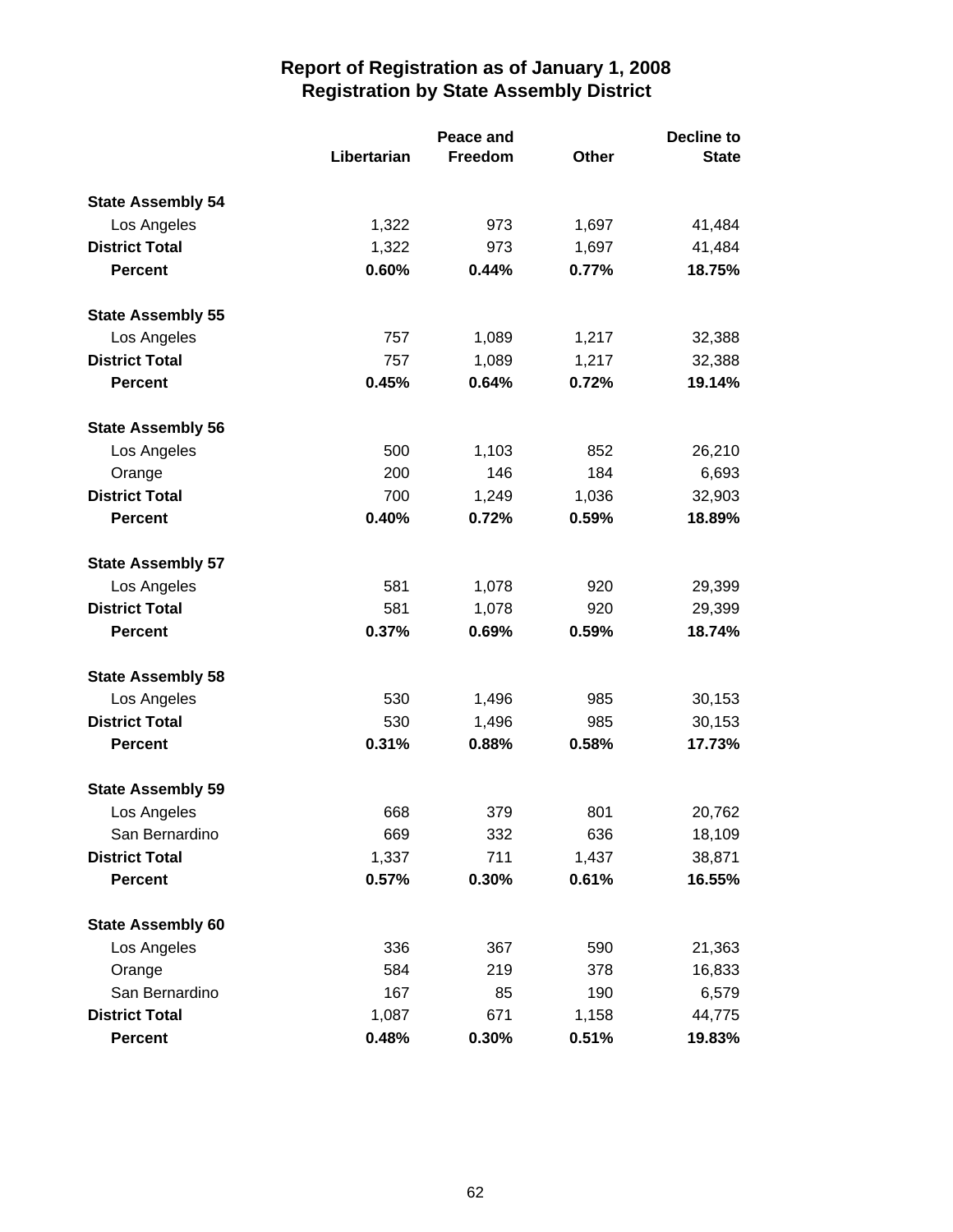|                          | <b>Total</b>      |                   |            | <b>American</b> |       |
|--------------------------|-------------------|-------------------|------------|-----------------|-------|
|                          | <b>Registered</b> | <b>Democratic</b> | Republican | Independent     | Green |
| <b>State Assembly 61</b> |                   |                   |            |                 |       |
| Los Angeles              | 44,116            | 22,895            | 11,369     | 792             | 207   |
| San Bernardino           | 90,125            | 38,589            | 34,107     | 1,853           | 342   |
| <b>District Total</b>    | 134,241           | 61,484            | 45,476     | 2,645           | 549   |
| <b>Percent</b>           |                   | 45.80%            | 33.88%     | 1.97%           | 0.41% |
| <b>State Assembly 62</b> |                   |                   |            |                 |       |
| San Bernardino           | 133,838           | 65,644            | 41,097     | 3,019           | 399   |
| <b>District Total</b>    | 133,838           | 65,644            | 41,097     | 3,019           | 399   |
| <b>Percent</b>           |                   | 49.05%            | 30.71%     | 2.26%           | 0.30% |
| <b>State Assembly 63</b> |                   |                   |            |                 |       |
| Riverside                | 4,029             | 1,611             | 1,521      | 98              | 19    |
| San Bernardino           | 208,166           | 73,335            | 91,673     | 5,044           | 955   |
| <b>District Total</b>    | 212,195           | 74,946            | 93,194     | 5,142           | 974   |
| <b>Percent</b>           |                   | 35.32%            | 43.92%     | 2.42%           | 0.46% |
| <b>State Assembly 64</b> |                   |                   |            |                 |       |
| Riverside                | 208,280           | 70,148            | 93,659     | 5,136           | 922   |
| <b>District Total</b>    | 208,280           | 70,148            | 93,659     | 5,136           | 922   |
| <b>Percent</b>           |                   | 33.68%            | 44.97%     | 2.47%           | 0.44% |
| <b>State Assembly 65</b> |                   |                   |            |                 |       |
| Riverside                | 159,517           | 58,613            | 67,892     | 4,321           | 512   |
| San Bernardino           | 56,084            | 16,193            | 27,341     | 2,000           | 345   |
| <b>District Total</b>    | 215,601           | 74,806            | 95,233     | 6,321           | 857   |
| <b>Percent</b>           |                   | 34.70%            | 44.17%     | 2.93%           | 0.40% |
| <b>State Assembly 66</b> |                   |                   |            |                 |       |
| Riverside                | 155,478           | 47,063            | 72,720     | 4,182           | 569   |
| San Diego                | 40,787            | 9,269             | 22,217     | 1,102           | 182   |
| <b>District Total</b>    | 196,265           | 56,332            | 94,937     | 5,284           | 751   |
| <b>Percent</b>           |                   | 28.70%            | 48.37%     | 2.69%           | 0.38% |
| <b>State Assembly 67</b> |                   |                   |            |                 |       |
| Orange                   | 254,589           | 79,237            | 117,067    | 5,477           | 1,527 |
| <b>District Total</b>    | 254,589           | 79,237            | 117,067    | 5,477           | 1,527 |
| <b>Percent</b>           |                   | 31.12%            | 45.98%     | 2.15%           | 0.60% |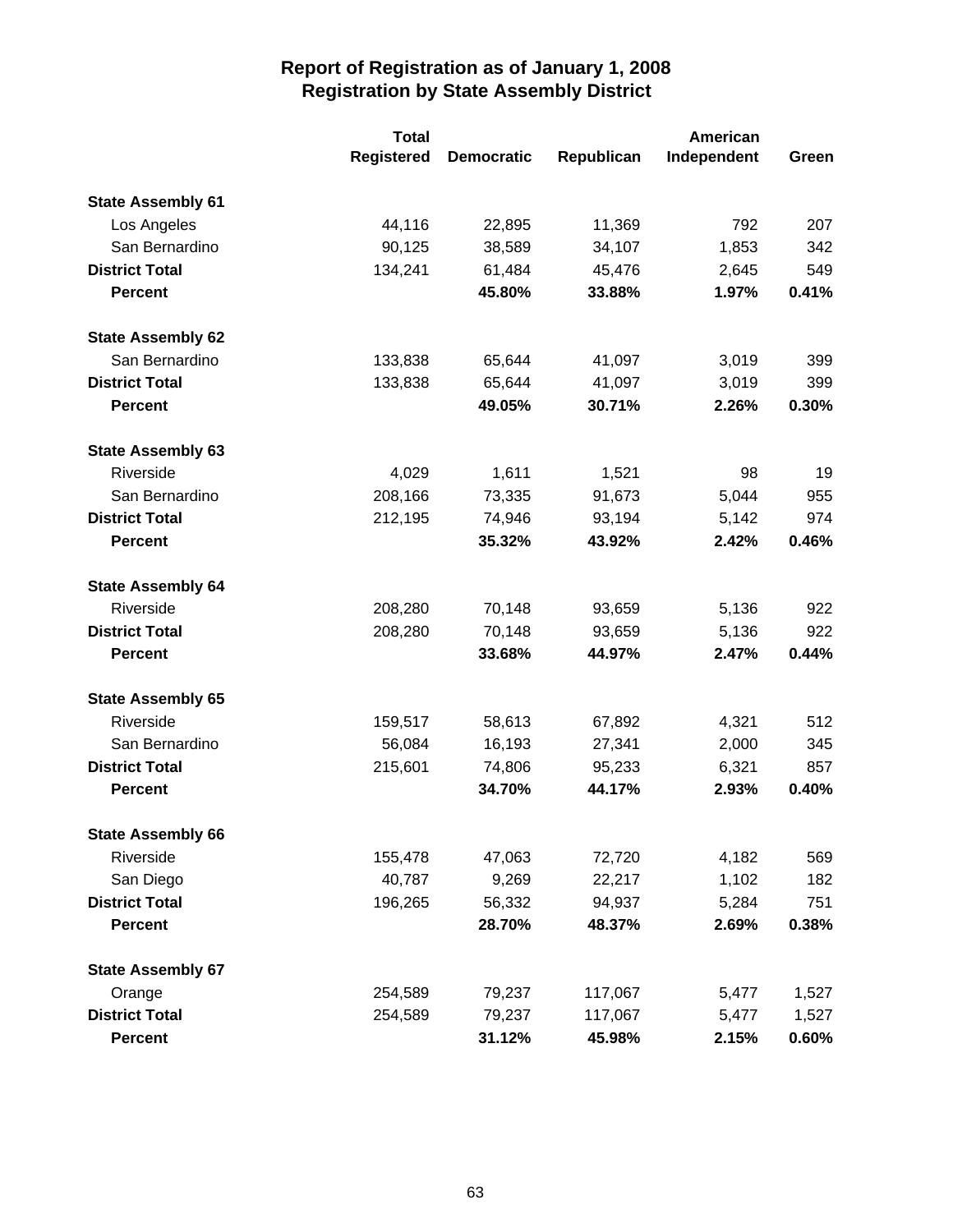|                          | Libertarian | Peace and<br>Freedom | <b>Other</b> | <b>Decline to</b><br><b>State</b> |
|--------------------------|-------------|----------------------|--------------|-----------------------------------|
| <b>State Assembly 61</b> |             |                      |              |                                   |
| Los Angeles              | 156         | 433                  | 251          | 8,013                             |
| San Bernardino           | 346         | 337                  | 425          | 14,126                            |
| <b>District Total</b>    | 502         | 770                  | 676          | 22,139                            |
| <b>Percent</b>           | 0.37%       | 0.57%                | 0.50%        | 16.49%                            |
| <b>State Assembly 62</b> |             |                      |              |                                   |
| San Bernardino           | 482         | 744                  | 754          | 21,699                            |
| <b>District Total</b>    | 482         | 744                  | 754          | 21,699                            |
| <b>Percent</b>           | 0.36%       | 0.56%                | 0.56%        | 16.21%                            |
| <b>State Assembly 63</b> |             |                      |              |                                   |
| Riverside                | 22          | 17                   | 26           | 715                               |
| San Bernardino           | 899         | 597                  | 1,068        | 34,595                            |
| <b>District Total</b>    | 921         | 614                  | 1,094        | 35,310                            |
| <b>Percent</b>           | 0.43%       | 0.29%                | 0.52%        | 16.64%                            |
| <b>State Assembly 64</b> |             |                      |              |                                   |
| Riverside                | 1,106       | 673                  | 1,457        | 35,179                            |
| <b>District Total</b>    | 1,106       | 673                  | 1,457        | 35,179                            |
| <b>Percent</b>           | 0.53%       | 0.32%                | 0.70%        | 16.89%                            |
| <b>State Assembly 65</b> |             |                      |              |                                   |
| Riverside                | 715         | 413                  | 1,184        | 25,867                            |
| San Bernardino           | 398         | 124                  | 406          | 9,277                             |
| <b>District Total</b>    | 1,113       | 537                  | 1,590        | 35,144                            |
| <b>Percent</b>           | 0.52%       | 0.25%                | 0.74%        | 16.30%                            |
| <b>State Assembly 66</b> |             |                      |              |                                   |
| Riverside                | 826         | 461                  | 1,256        | 28,401                            |
| San Diego                | 337         | 77                   | 187          | 7,416                             |
| <b>District Total</b>    | 1,163       | 538                  | 1,443        | 35,817                            |
| <b>Percent</b>           | 0.59%       | 0.27%                | 0.74%        | 18.25%                            |
| <b>State Assembly 67</b> |             |                      |              |                                   |
| Orange                   | 1,893       | 742                  | 1,382        | 47,264                            |
| <b>District Total</b>    | 1,893       | 742                  | 1,382        | 47,264                            |
| <b>Percent</b>           | 0.74%       | 0.29%                | 0.54%        | 18.56%                            |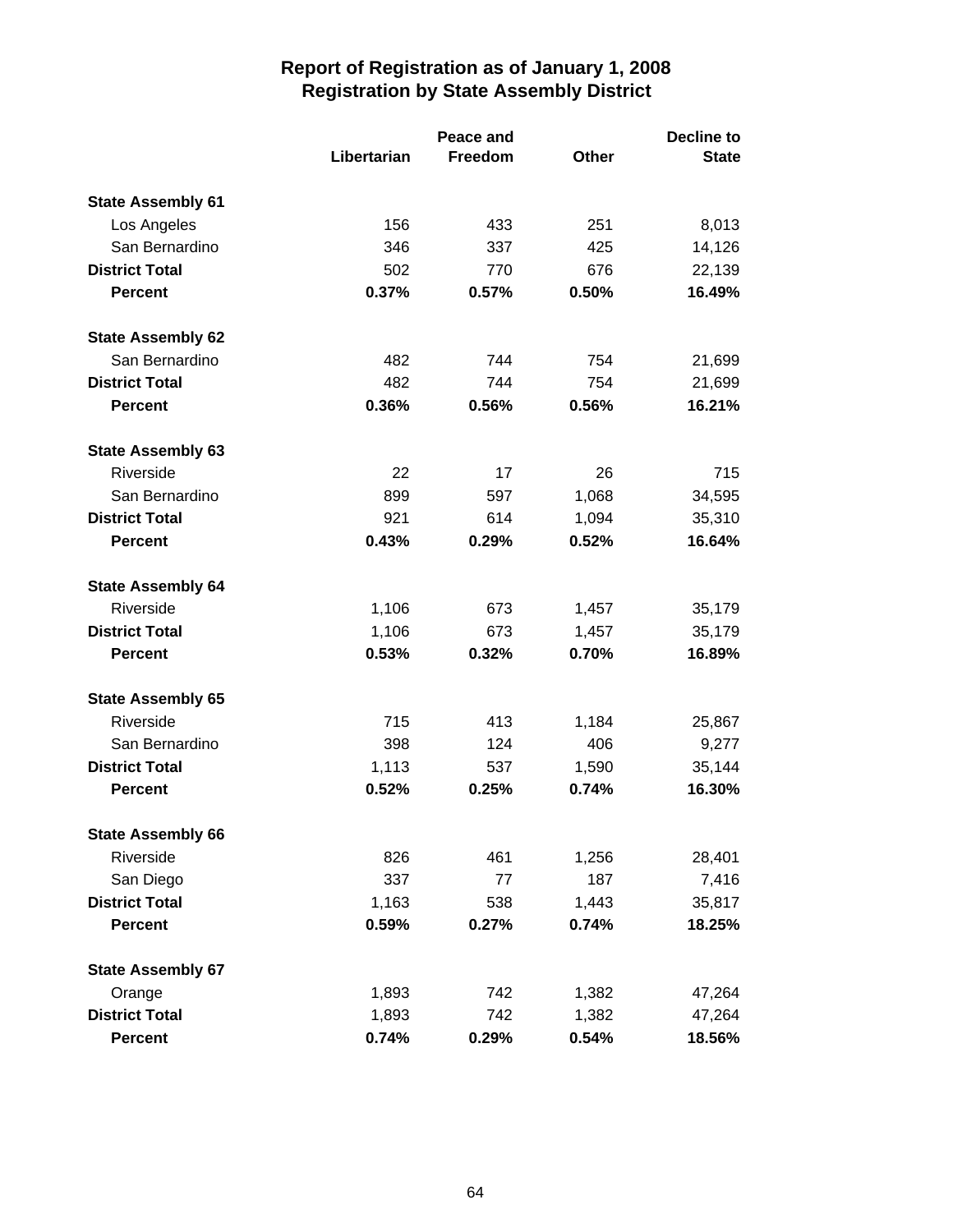|                          | <b>Total</b>      |                   |            | <b>American</b> |       |
|--------------------------|-------------------|-------------------|------------|-----------------|-------|
|                          | <b>Registered</b> | <b>Democratic</b> | Republican | Independent     | Green |
| <b>State Assembly 68</b> |                   |                   |            |                 |       |
| Orange                   | 209,095           | 65,229            | 92,218     | 4,631           | 1,184 |
| <b>District Total</b>    | 209,095           | 65,229            | 92,218     | 4,631           | 1,184 |
| <b>Percent</b>           |                   | 31.20%            | 44.10%     | 2.21%           | 0.57% |
| <b>State Assembly 69</b> |                   |                   |            |                 |       |
| Orange                   | 122,091           | 55,697            | 41,093     | 1,889           | 518   |
| <b>District Total</b>    | 122,091           | 55,697            | 41,093     | 1,889           | 518   |
| <b>Percent</b>           |                   | 45.62%            | 33.66%     | 1.55%           | 0.42% |
| <b>State Assembly 70</b> |                   |                   |            |                 |       |
| Orange                   | 279,335           | 79,213            | 130,555    | 5,696           | 1,643 |
| <b>District Total</b>    | 279,335           | 79,213            | 130,555    | 5,696           | 1,643 |
| <b>Percent</b>           |                   | 28.36%            | 46.74%     | 2.04%           | 0.59% |
| <b>State Assembly 71</b> |                   |                   |            |                 |       |
| Orange                   | 168,137           | 41,096            | 90,398     | 3,487           | 712   |
| Riverside                | 77,471            | 24,657            | 35,892     | 1,771           | 241   |
| <b>District Total</b>    | 245,608           | 65,753            | 126,290    | 5,258           | 953   |
| <b>Percent</b>           |                   | 26.77%            | 51.42%     | 2.14%           | 0.39% |
| <b>State Assembly 72</b> |                   |                   |            |                 |       |
| Orange                   | 211,205           | 67,511            | 97,953     | 4,337           | 1,108 |
| <b>District Total</b>    | 211,205           | 67,511            | 97,953     | 4,337           | 1,108 |
| <b>Percent</b>           |                   | 31.96%            | 46.38%     | 2.05%           | 0.52% |
| <b>State Assembly 73</b> |                   |                   |            |                 |       |
| Orange                   | 150,383           | 37,350            | 76,788     | 3,703           | 931   |
| San Diego                | 67,900            | 21,089            | 28,847     | 2,017           | 368   |
| <b>District Total</b>    | 218,283           | 58,439            | 105,635    | 5,720           | 1,299 |
| <b>Percent</b>           |                   | 26.77%            | 48.39%     | 2.62%           | 0.60% |
| <b>State Assembly 74</b> |                   |                   |            |                 |       |
| San Diego                | 212,987           | 62,117            | 94,761     | 5,603           | 1,442 |
| <b>District Total</b>    | 212,987           | 62,117            | 94,761     | 5,603           | 1,442 |
| <b>Percent</b>           |                   | 29.16%            | 44.49%     | 2.63%           | 0.68% |
| <b>State Assembly 75</b> |                   |                   |            |                 |       |
| San Diego                | 224,233           | 64,802            | 97,036     | 4,665           | 1,087 |
| <b>District Total</b>    | 224,233           | 64,802            | 97,036     | 4,665           | 1,087 |
| <b>Percent</b>           |                   | 28.90%            | 43.27%     | 2.08%           | 0.48% |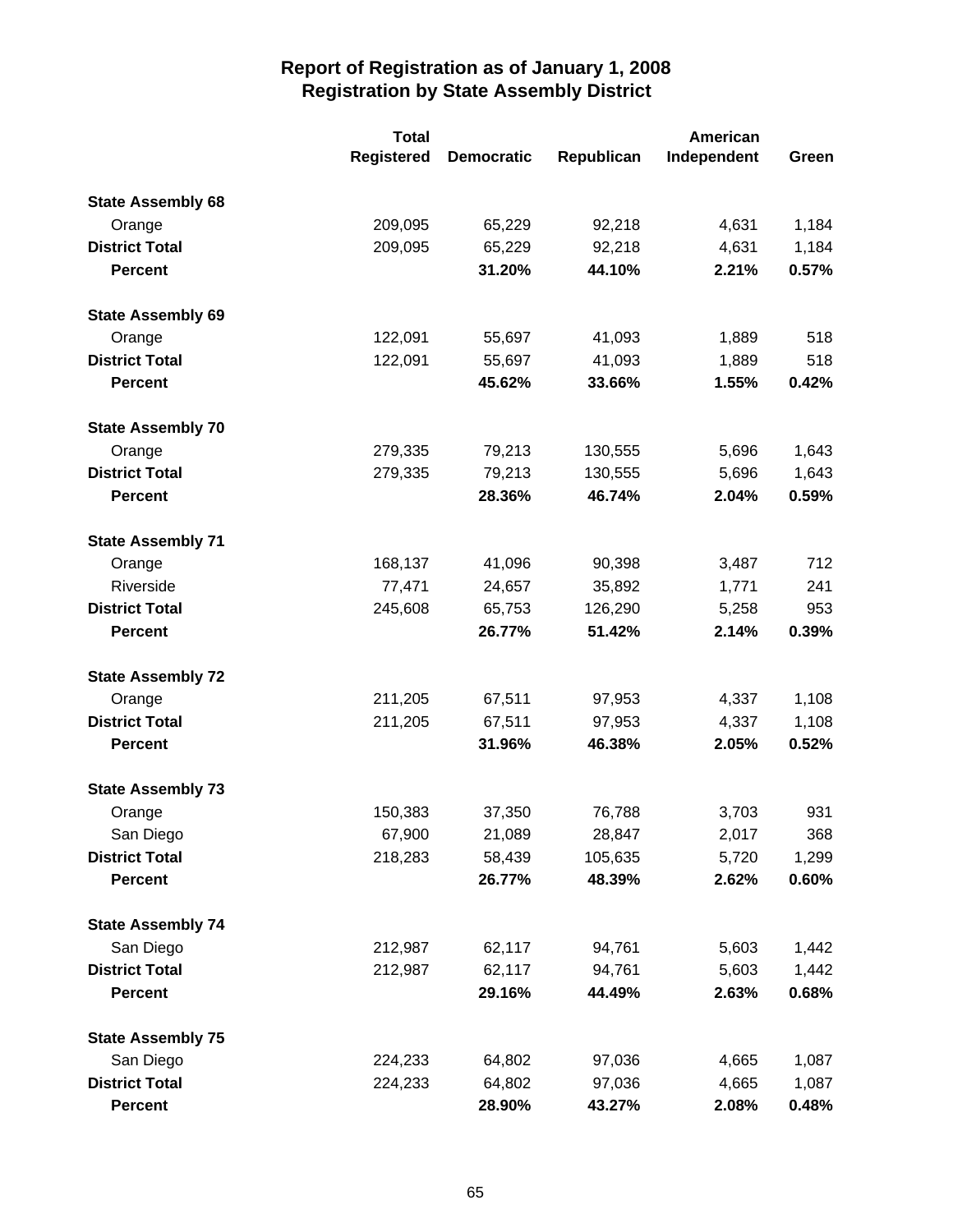|                          |             | Peace and      |       | <b>Decline to</b> |  |
|--------------------------|-------------|----------------|-------|-------------------|--|
|                          | Libertarian | <b>Freedom</b> | Other | <b>State</b>      |  |
| <b>State Assembly 68</b> |             |                |       |                   |  |
| Orange                   | 1,589       | 802            | 1,209 | 42,233            |  |
| <b>District Total</b>    | 1,589       | 802            | 1,209 | 42,233            |  |
| <b>Percent</b>           | 0.76%       | 0.38%          | 0.58% | 20.20%            |  |
| <b>State Assembly 69</b> |             |                |       |                   |  |
| Orange                   | 697         | 520            | 540   | 21,137            |  |
| <b>District Total</b>    | 697         | 520            | 540   | 21,137            |  |
| <b>Percent</b>           | 0.57%       | 0.43%          | 0.44% | 17.31%            |  |
| <b>State Assembly 70</b> |             |                |       |                   |  |
| Orange                   | 1,928       | 499            | 1,060 | 58,741            |  |
| <b>District Total</b>    | 1,928       | 499            | 1,060 | 58,741            |  |
| <b>Percent</b>           | 0.69%       | 0.18%          | 0.38% | 21.03%            |  |
| <b>State Assembly 71</b> |             |                |       |                   |  |
| Orange                   | 1,049       | 270            | 657   | 30,468            |  |
| Riverside                | 418         | 206            | 485   | 13,801            |  |
| <b>District Total</b>    | 1,467       | 476            | 1,142 | 44,269            |  |
| <b>Percent</b>           | 0.60%       | 0.19%          | 0.46% | 18.02%            |  |
| <b>State Assembly 72</b> |             |                |       |                   |  |
| Orange                   | 1,414       | 692            | 1,015 | 37,175            |  |
| <b>District Total</b>    | 1,414       | 692            | 1,015 | 37,175            |  |
| <b>Percent</b>           | 0.67%       | 0.33%          | 0.48% | 17.60%            |  |
| <b>State Assembly 73</b> |             |                |       |                   |  |
| Orange                   | 1,145       | 284            | 775   | 29,407            |  |
| San Diego                | 429         | 158            | 384   | 14,608            |  |
| <b>District Total</b>    | 1,574       | 442            | 1,159 | 44,015            |  |
| <b>Percent</b>           | 0.72%       | 0.20%          | 0.53% | 20.16%            |  |
| <b>State Assembly 74</b> |             |                |       |                   |  |
| San Diego                | 1,353       | 385            | 1,266 | 46,060            |  |
| <b>District Total</b>    | 1,353       | 385            | 1,266 | 46,060            |  |
| <b>Percent</b>           | 0.64%       | 0.18%          | 0.59% | 21.63%            |  |
| <b>State Assembly 75</b> |             |                |       |                   |  |
| San Diego                | 1,313       | 325            | 1,172 | 53,833            |  |
| <b>District Total</b>    | 1,313       | 325            | 1,172 | 53,833            |  |
| <b>Percent</b>           | 0.59%       | 0.14%          | 0.52% | 24.01%            |  |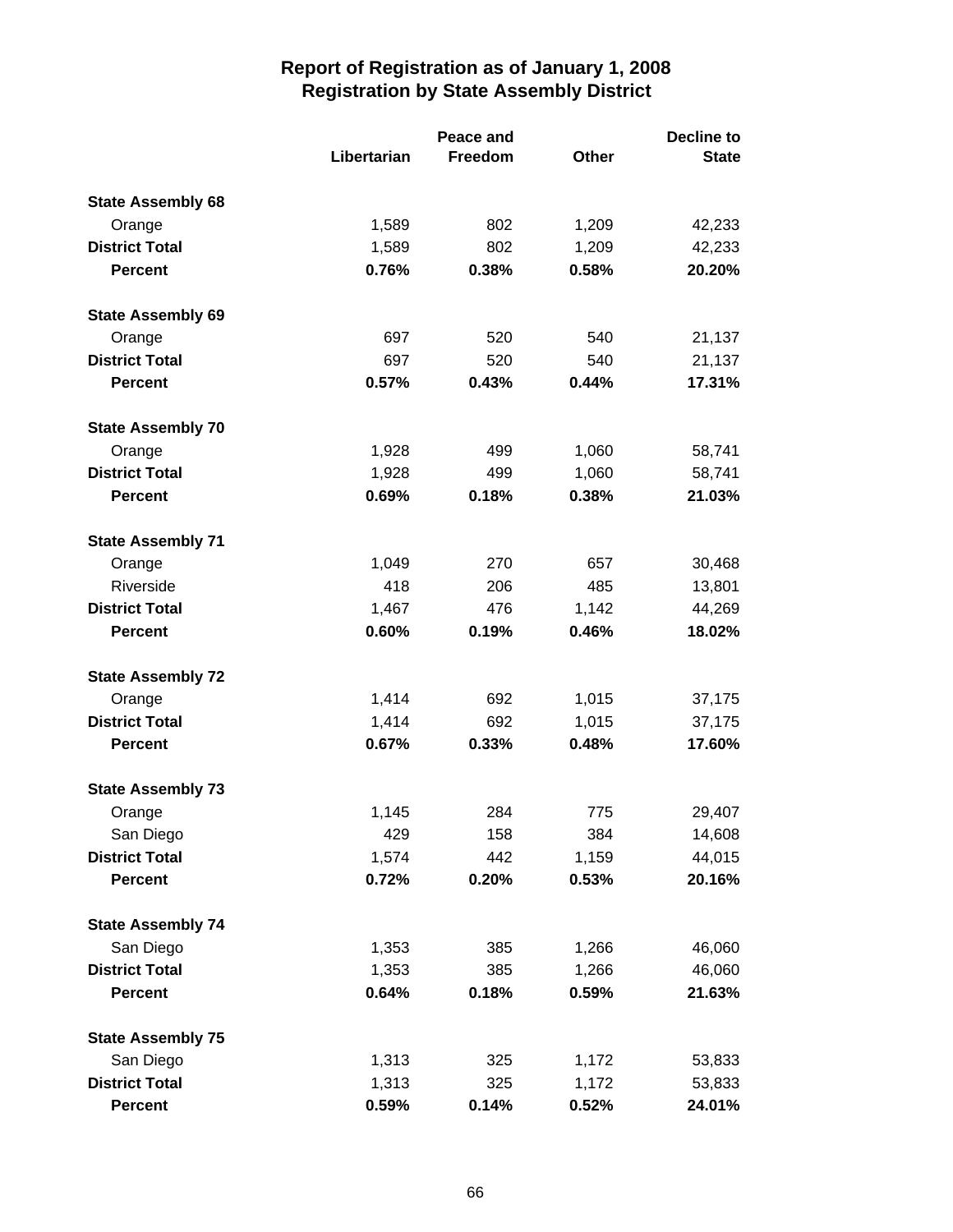|                          | <b>Total</b>      |                   |            | <b>American</b> |         |  |
|--------------------------|-------------------|-------------------|------------|-----------------|---------|--|
|                          | <b>Registered</b> | <b>Democratic</b> | Republican | Independent     | Green   |  |
| <b>State Assembly 76</b> |                   |                   |            |                 |         |  |
| San Diego                | 199,602           | 80,010            | 59,387     | 4,985           | 2,377   |  |
| <b>District Total</b>    | 199,602           | 80,010            | 59,387     | 4,985           | 2,377   |  |
| <b>Percent</b>           |                   | 40.08%            | 29.75%     | 2.50%           | 1.19%   |  |
| <b>State Assembly 77</b> |                   |                   |            |                 |         |  |
| San Diego                | 202,525           | 60,039            | 93,402     | 5,569           | 1,029   |  |
| <b>District Total</b>    | 202,525           | 60,039            | 93,402     | 5,569           | 1,029   |  |
| <b>Percent</b>           |                   | 29.65%            | 46.12%     | 2.75%           | 0.51%   |  |
| <b>State Assembly 78</b> |                   |                   |            |                 |         |  |
| San Diego                | 197,721           | 81,483            | 66,319     | 4,176           | 1,027   |  |
| <b>District Total</b>    | 197,721           | 81,483            | 66,319     | 4,176           | 1,027   |  |
| <b>Percent</b>           |                   | 41.21%            | 33.54%     | 2.11%           | 0.52%   |  |
| <b>State Assembly 79</b> |                   |                   |            |                 |         |  |
| San Diego                | 133,811           | 61,759            | 36,556     | 2,797           | 660     |  |
| <b>District Total</b>    | 133,811           | 61,759            | 36,556     | 2,797           | 660     |  |
| <b>Percent</b>           |                   | 46.15%            | 27.32%     | 2.09%           | 0.49%   |  |
| <b>State Assembly 80</b> |                   |                   |            |                 |         |  |
| Imperial                 | 52,358            | 28,547            | 13,561     | 984             | 114     |  |
| Riverside                | 114,867           | 47,695            | 47,635     | 2,285           | 282     |  |
| <b>District Total</b>    | 167,225           | 76,242            | 61,196     | 3,269           | 396     |  |
| <b>Percent</b>           |                   | 45.59%            | 36.60%     | 1.95%           | 0.24%   |  |
| <b>State Total</b>       | 15,537,046        | 6,636,067         | 5,197,897  | 323,876         | 131,185 |  |
| <b>Percent</b>           |                   | 42.71%            | 33.45%     | 2.08%           | 0.84%   |  |